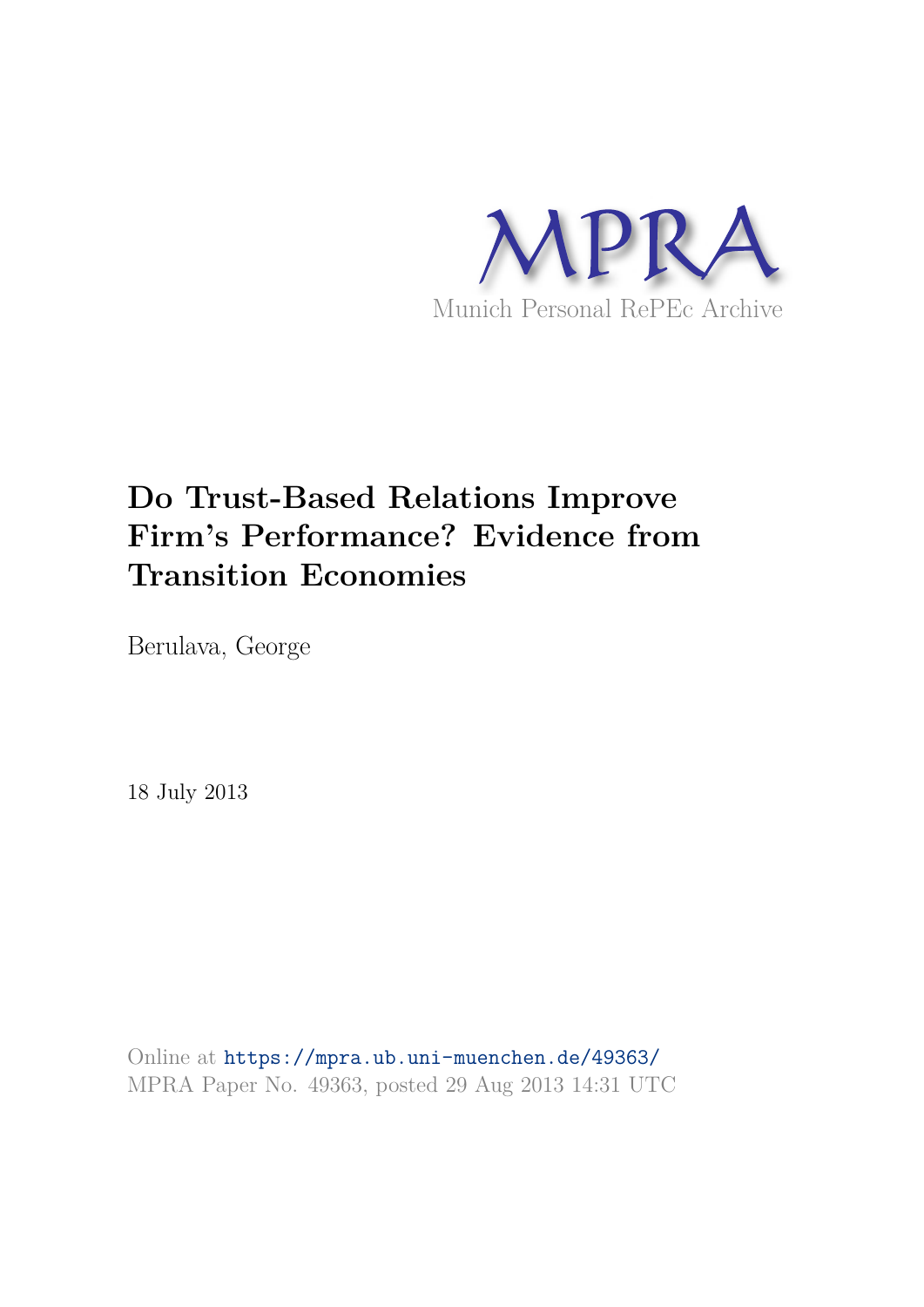# **Do Trust-Based Relations Improve Firm's Performance? Evidence from Transition Economies**

**George Berulava**

**July 2013** 

## **Abstract**

*The purpose of this paper is to analyze the impact of trust-based relations on firm's performance in transition economies. The trade credit variable is used as a proxy of trust-based relations and the propensity score matching method is employed to establish casual link between relational governance and business performance in the study. The research is conducted using data from a large survey of firms across 28 transition economies. The results of the study suggest that informal trust-based institutions of contract governance represent an important way for enhancing of business performance. To say distinctly, our findings indicate that in transition economies trade credits positively affect firms' sales growth. They provide incentives for more intensive innovation activities and ensure higher labor productivity rates. The firms that trust their partners are characterized by larger proportions of reinvested profits as well. The main contribution of this paper is that it provides new empirical insights into the casual link between trust-based relations and business performance of firms in transition economies.* 

#### **JEL Classification: L14, D23, P31, Z13**

 $\overline{a}$ 

**Keywords: trust-based relations, trade credit, networks, propensity score matching, business performance, transition economies** 

George Berulava – Research Fellow at P. Gugushvili Institute of Economics, Tbilisi, 0105, 14 Kikodze str.; email: [george.berulava@gmail.com](mailto:george.berulava@gmail.com)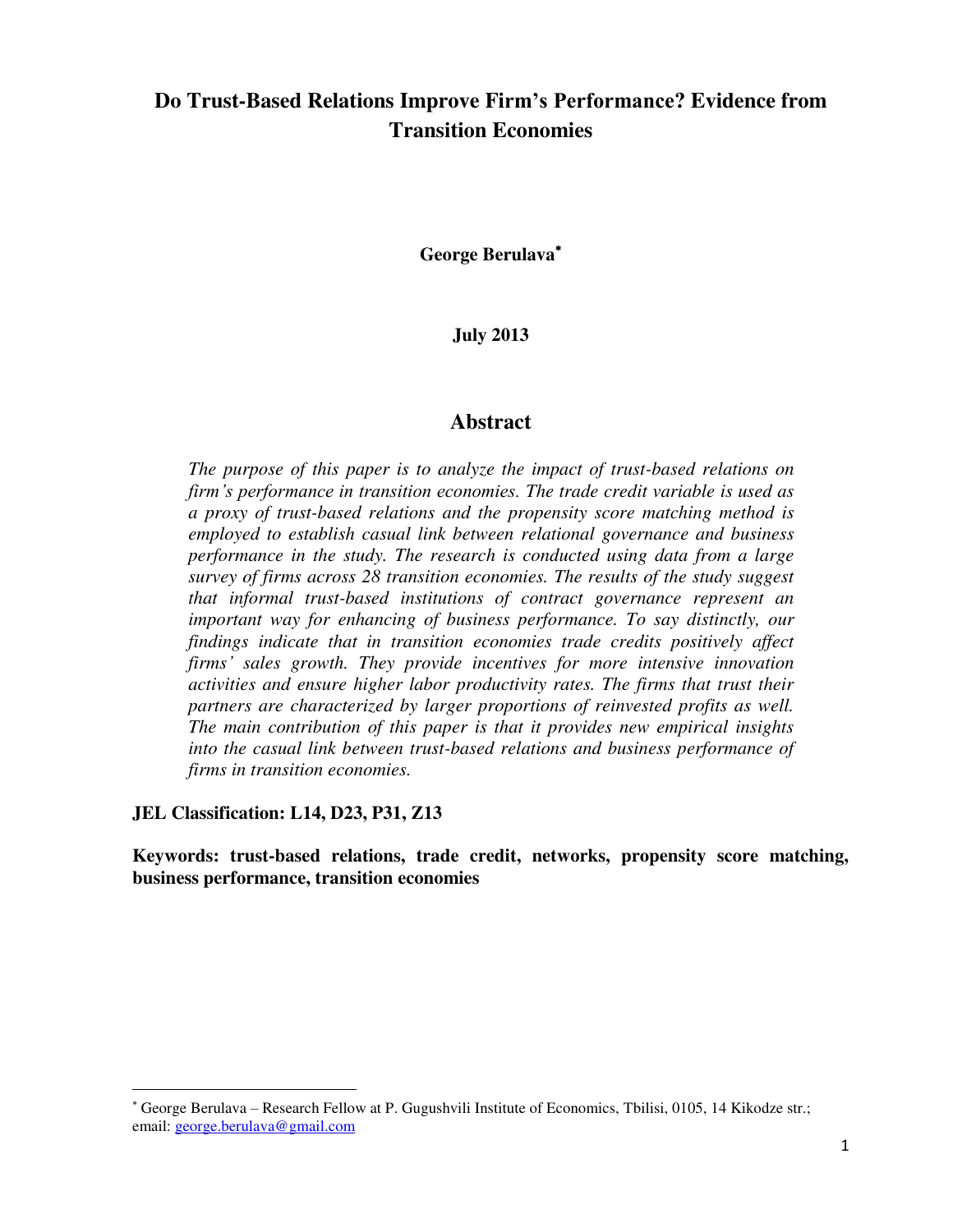#### **1. Introduction**.

The experience of transition economies shows that one of the key issues in the process of a market transformation of centrally-planned system is a creation of consistent and reliable institutional framework (World Bank, 2001; World Bank, 2002). The importance of the proper institutional framework for economic development stems from its ability to shape incentive structure of economic agents, which influences their investment and innovation decisions (Johnson, McMillan and Woodruff, 2002). According to North (1990), the existing difference in economic development levels among countries can be explained by the differences in an institutional environment, which involves both formal and informal rules of governing of a market economy. The lack of such institutions results in various types of market frictions, which hamper productive performance of firms in transition. In particular, market frictions such as the shortage of market information about partners and improper legal system of contract enforcement have a substantial impact on the efficiency of inter-firm relations (McMillan and Woodruff, 1999). In the absence of sound formal institutions of contract enforcement, businesses in transition employ informal relational mechanisms of governance based on trust. Though the importance of such trust-based relations for firms in transition economies is emphasized in a significant number of academic papers its affect on economic performance of firms remains relatively unstudied. Do firms that rely on trust in dealing with their partners are better off than firms that don't trust their partners? Despite its importance there is no empirical answer to this question to the moment. One of the reasons of the lack of empirical studies of this problem is the methodological difficulty related to determination of the causal link between trust-based governance and business performance.

The present paper seeks to fill this gap by exploring the effects of trust-based relations on business performance of firms in transition economies. To overcome the methodological problem of the causality identification, propensity score matching techniques (Rosenbaum and Rubin, 1983) is employed in the paper. The results of this study are intended to improve the understanding of the consequences of trust-based relations for the business performance of firms in transition economies, and thus they extend the existing theoretical framework.

The rest of the paper is organized as follows. Section 2 examines the existing literature in the fields of research related to trust-based relationships. Based on the literature review, the research hypothesis is formulated. In section 3 we turn to a discussion of the research methodology, including empirical strategy and measures. The data set and characteristics of variables used in the study are described in section four. The fifth section provides analysis into the study results. The final remarks are presented in section 6.

#### **2. Literature Review**.

The key element of informal or relational governance is the trust (Bradach and Eccles, 1989). The concept of trust that underlies relational contractual arrangements is based on social norms and personal relations (Lewis, 1985). Heide and John (1992) show that norms play a very important role in structuring economically efficient relationships between independent firms. They argue that supportive norms have significant economic value when specific assets need to be safeguarded. Mitigating possibility for opportunistic behavior and reducing uncertainty, trust reduces pressure toward vertical integration (Granovetter, 1985). Macaulay (Macaulay, 1963) in his preliminary study of non-contractual relations in business found that the norms of keeping commitments impose obligations on parties to transactions at the cost of damaging personal relationships. Arrow emphasizing the role of trust as a control mechanism defines it as "…an important lubricant of a social system" (Arrow, 1974; p. 23). He states that "…In the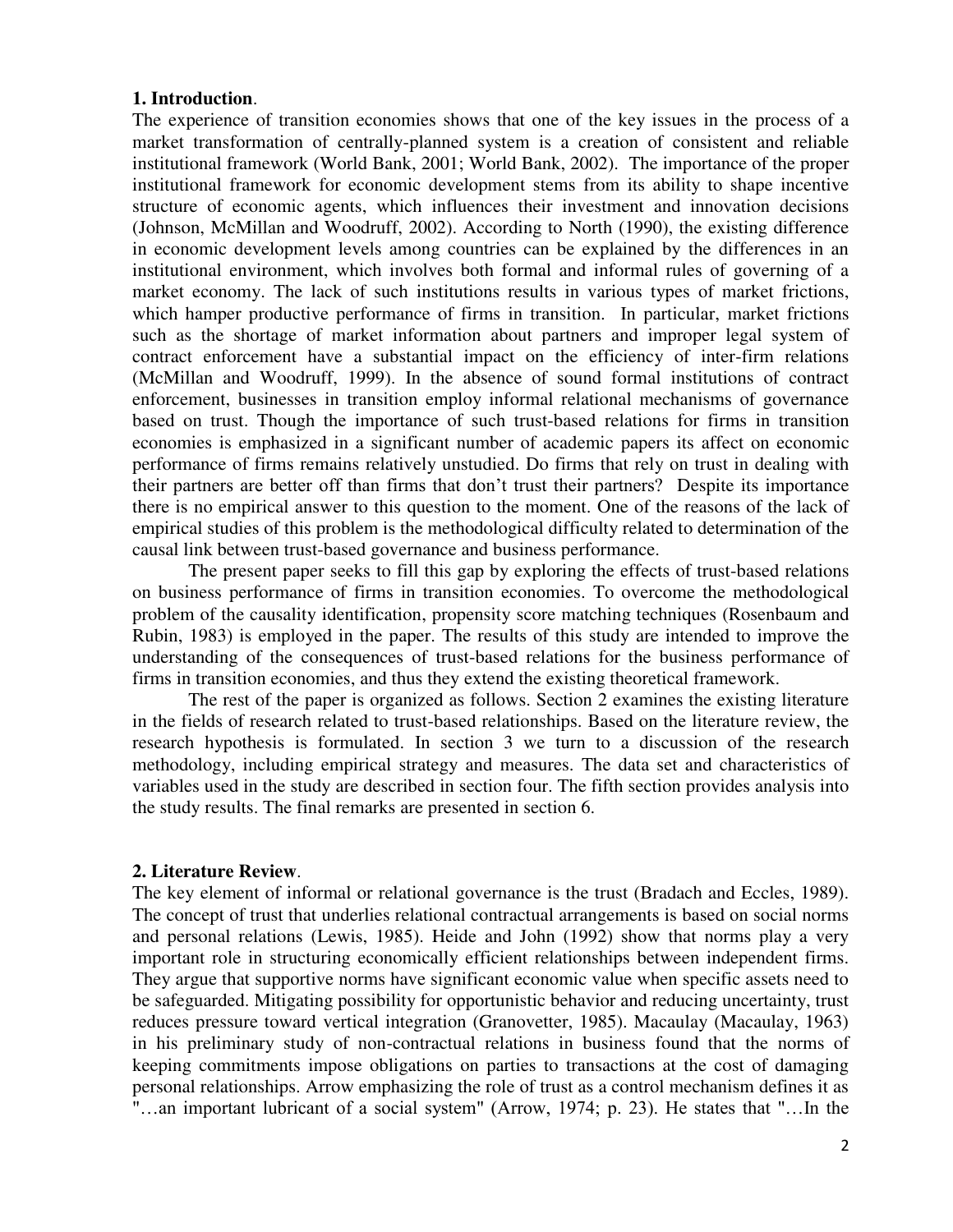absence of trust, it would become very costly to arrange for alternative sanctions and guarantees, and many opportunities deriving from mutually beneficial cooperation would have to be forgone." (Arrow, 1969; p. 62). The role of informal trust-based institutions takes on special significance for firms operating in transition economies. Such institutions allow firms to cope with the issues of high transaction costs, uncertainty and scarce information in dealing with their partners and thus facilitate smooth functioning of the economies in transition.

The performance of trust-based informal institutions in transition economies has been explored in a number of studies. Raiser, Allan and Steves (2004) based on the data from a large survey of firms across 26 transition countries examine the determinants of trust in the transition process. Using 'the level of prepayment demanded by suppliers from their customers in advance of delivery' as a proxy for trust they confirm earlier findings that trust is higher where firms have confidence in third party enforcement through the legal system. Other findings of the study can be summarized as follows: the fairness and honesty of the courts are a more important determinant of inter-firm trust as compared to the courts' efficiency or ability to enforce decisions; networks based around personal ties – family and friends – and business associations are important determinants of the development of trust, while business networks based on enterprise insiders and government agencies are not; country-level effects are significantly more important factors of inter-firm trust than are firm-level effects. Berulava and Lezhava (2008) using data from a sample of Georgian manufacturing enterprises find that trust along with traditional dimensions of transaction cost economics (asset specificity and uncertainty) has a significant impact on the choice of exchange governance mode. They discovered that trust produced by informal institutions such as networks comprised from friends and relatives as well as from business associations play important role in facilitating relationships between manufacturers and distributors in Georgia. Steer and Sen (2010) study the role of informal and formal institutions behind the growth of private sector in Vietnam. They show that firms have increasingly taken on risks in their transactions in spite of weak formal institutions. According to the results of the study, informal institutions remain important as mechanisms of risk management even as the economy matures and new formal institutions gradually develop.

McMillan and Woodruff (1999) examining trade credit issues in Vietnam find that in a weak contract enforcement environment, informal institutions serve as a substitute to a legal system. In particular, business network formed by relatives or friends functions as important source of information, thus generating trust and promoting exchange. Similarly, the survey of managers of privately-owned manufacturing firms in Russia, Ukraine, Slovakia and Romania provides evidence that relationship contracting works as a substitute for the courts (Johnson, McMillan and Woodruff, 1999). The same time, the authors find that though relational contracting was the basis of the most transactions in all of the countries, the law also did matter. The study results suggest that information from other economic agents, long period of cooperation and high switching costs support trade credit.

Though trust–based relational contracting is generally viewed as substitutes for complex contracts in interorganizational exchanges, there is some evidence that formal contracts and relational governance function as complements (Poppo and Zenger, 2002). Using data from a sample of information service exchanges, Poppo and Zenger (2002) find empirical support for the proposition that formal and informal relations complement each other.

The importance of informal trust-based transaction governance mechanisms for firms in transition economies has been emphasized also in number of recent studies. Zheng Zhou, Poppo and Yang (2008) on the basis of the analysis of 361 buyer-supplier exchanges indicates that managers rely more on relational ties as asset specificity and uncertainty increase and that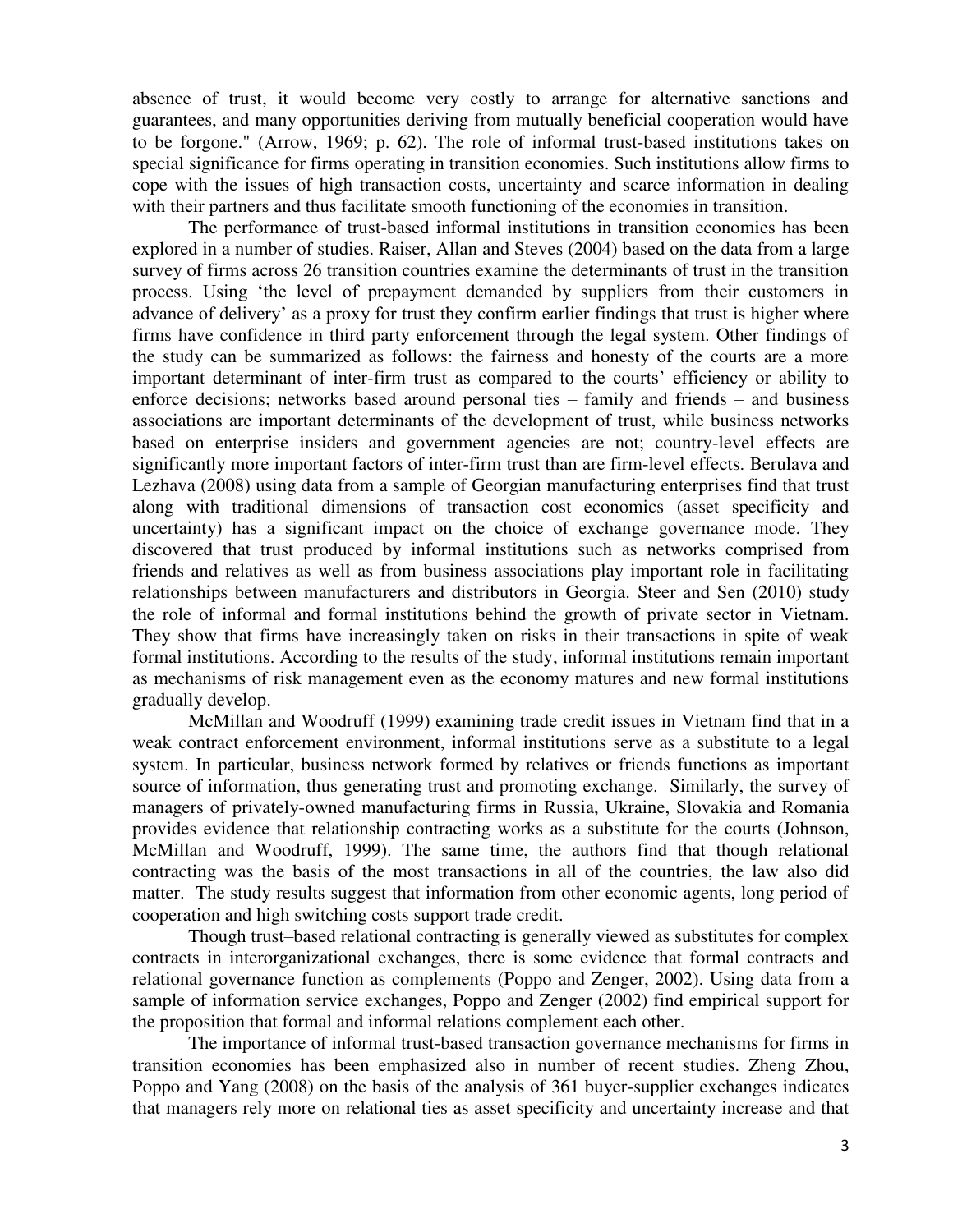impersonal institutions govern market transactions. Nguyen and Liem (2013) investigate the sources of inter-firm trust in order to give a basement for building inter-firm trust. Based on disciplines such as relationship marketing, social exchange theory, management authors formulate the conceptual model to facilitate trust between partners in inter-firm relationships intentionally. The study of Wang et al. (2013) drawing on the information processing view, resource-based view, and transaction cost theory, explicates how buyer performance can result from buyer's use of relation-specific information processing solutions and supplier's relational responses. The authors find that as buyers and suppliers utilize the IT and relational solutions, they induce relation-specific responses represented as supplier's business process investments and modification flexibility, which in turn lead to positive buyer outcomes. Wang and Yang (2013) explore antecedents of inter-firm opportunism and the process variables that mediate the relationship between inter-firm opportunism and organizational performance. The study reveals that goal congruence has the largest influence on inter-firm opportunism, followed by cultural sensitivity, communication, and environmental volatility, norms, governance emphasis, and relative dependence. The authors find that inter-firm opportunism affects organizational performance through a mediating process including commitment, functional conflict, overall satisfaction, and trust. Lavie et al (2012) on the basis of the analysis of non-equity alliances in the information technology industry examine performance implications of alliance partners' organizational differences and demonstrate how these effects are mediated by relational mechanisms.

 Summarizing, the existing research reveals that trust-based contracting can work as a substitute or complement for legal institutions, thus reducing transaction costs and facilitating exchange between firms. However, the same time the literature acknowledges that such type of relationships can cause some inefficiency in firm's performance as well. For instance, McMillan and Woodruff (1999) argue that informal relationships come with efficiency costs, since better exchange opportunities from economic agents outside of the network could be lost. Similarly, according to Johnson, McMillan and Woodruff (1999), relational contracting along with aiding contract can bring some inefficiency. Thus the question of interest is the net result of the trust-based relation's affect on the business performance. Are firms better off when they are engaged in informal relations with partners or the opposite statement is true?

Despite its importance, to the moment the overall impact of informal contract relationships on the firm's performance remains relatively unstudied in economic literature. The existing studies of trust-based relations focus mainly on exploration of its determinants and various types of governance structures, while economic consequences of such relationship received very sparse attention from academicians. The lack of the interest from academicians to the empirical studies of the link between relational contracting and firm's performance can be explained by the distinctive emphasis within existing relevant theories as well as by methodological difficulties. According to Sako (2002) the functionalist approach of transaction cost economics (TCE) paradigm shifts attentions of researchers from outcomes of relational contracting to its determinants. She states that according to TCE researchers "…whatever governance structure exists is best for the organization given its environment and circumstances." (Sako, 2002; p.93) Notwithstanding of the above arguments, we believe that the identification of whether the trust-based contracting represents the best governance option for firms in transition economies still is topical. This paper aims to shed light on exactly this issue by exploring the effect of trust-based relations on various indicators of firm's performance in transition economies. In particular the main research question of the paper is as follows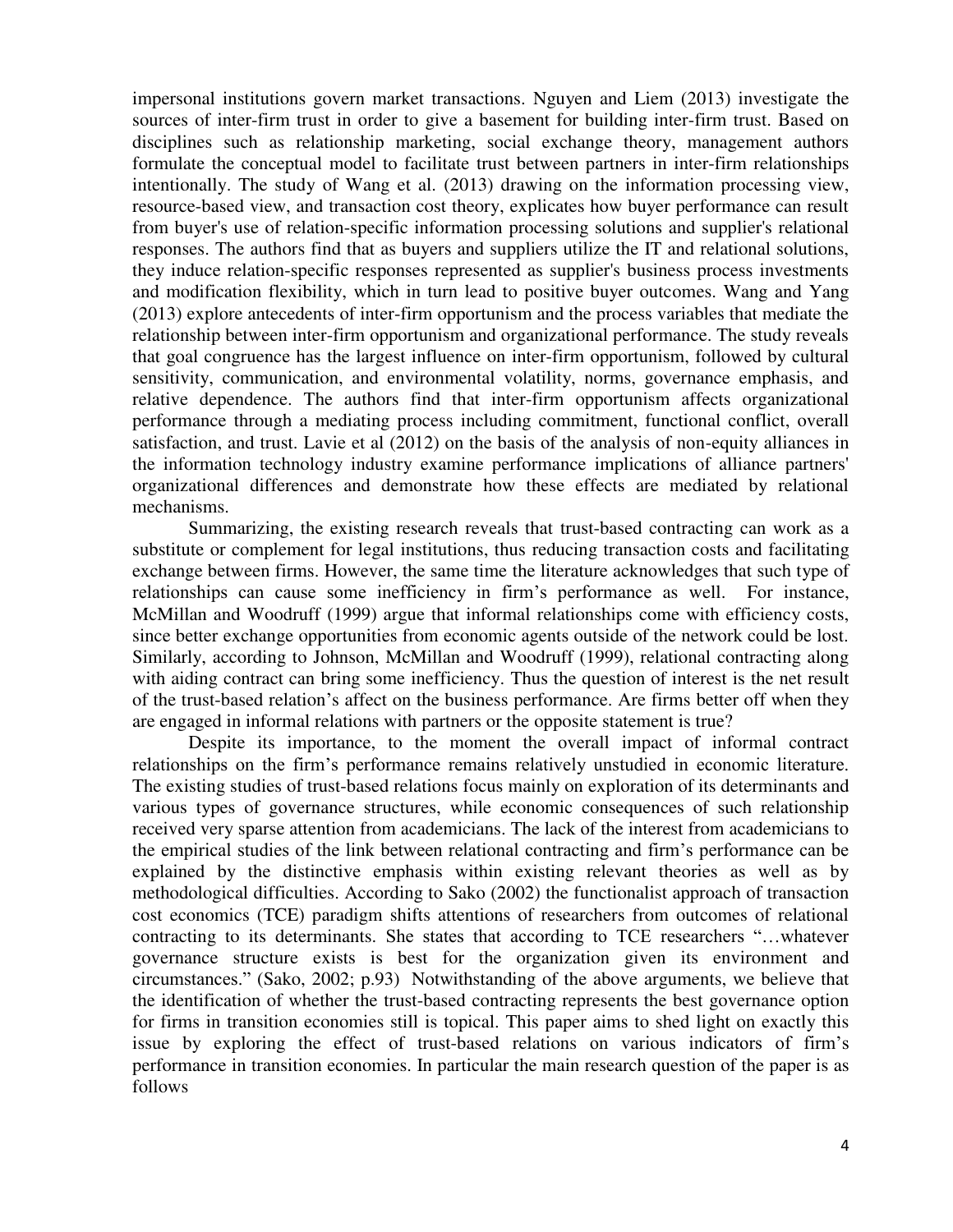Do firms employing trust-based relations perform better in terms of productivity, innovations, and sales than firms not relying on such institutions?

To get the answer on this question, first of all let's consider the ways in which trustbased relationships can improve firm's functioning. Sako (2002) emphasizes three mechanisms through which trust may enhance business performance. First, trust-based relationship allows for reducing of transaction costs and thus it ensures the most efficient governance structure. Second, trust stimulates investments in specific assets, which in turn guarantees future returns and productivity growth. Third, trust encourages orientation towards joint problem solving in such matters as cost reduction, innovation, management promoting thus continuous learning and enhancement. Based on the empirical study of automotive industry in Japan and USA the author shows that supplier's trust of customers generally is associated with its better performance in terms of costs, profit margins, just-in-time (JIT) delivery and joint problem solving (Sako, 2002). Similarly, Dyer (1996) based on the results of his empirical study, emphasizes asset co-specialization and lower transaction costs (which are outcomes of trustbased hybrid/alliance governance structures) among the factors that provide Japanese automotive firms with competitive advantage over their U.S counterparts.

Helper and Sako (1995) examine the links between trust-based relationship and business performance. The authors show that long-term, closely linked relationships have performance advantages for automakers and their suppliers in both the United State and Japan. Dyer and Wujin Chu (2003) in their study of the relationship between supplier trust in the buyer and transaction costs and information sharing in supplier-automaker exchange relationships in the U.S., Japan, and Korea, find that perceived trustworthiness reduces transaction costs and is correlated with greater information sharing in supplier-buyer relationships. The authors argue that trust is unique as a governance mechanism because it not only minimizes transaction costs, but also has a mutually causal relationship with information sharing which also creates value in the exchange relationship. The relational contracting proved its efficiency in transition economic environment as well. Hendley, Murrell, and Ryterman (1998) in their study of transactional strategies of Russian enterprises found that during transition, strategies that use trust have a critical importance as well as personal relationships.

 Based on the review of the results of existing studies, the research hypothesis of the paper can be formulated as follows: *employing informal trust-based relations improves overall performance of firms in transition economies*.

It worth to mention, that though the existing empirical studies reveal positive association between informal relationships and firm's performance they say nothing about the casual link between these variables. Is trust a cause of a better business performance? Or is the reverse causation true. This question remains unanswered to the moment. Among the methodological issues mentioned above, the problem of identification of the direction of the causal link between trust-based relations and business performance is a prominent one. Exactly this methodological problem explains for the most part why this link remains relatively unstudied to the moment. In this paper we plan to overcome the problem of identification of the casual link between trust-based relations and business performance by employing propensity score matching procedure (PSM) (Rosenbaum and Rubin, 1983). Our empirical strategy is discussed in more detail in the next section.

#### **3. Methodology**.

In this section we describe the empirical strategy and the measures employed in the study.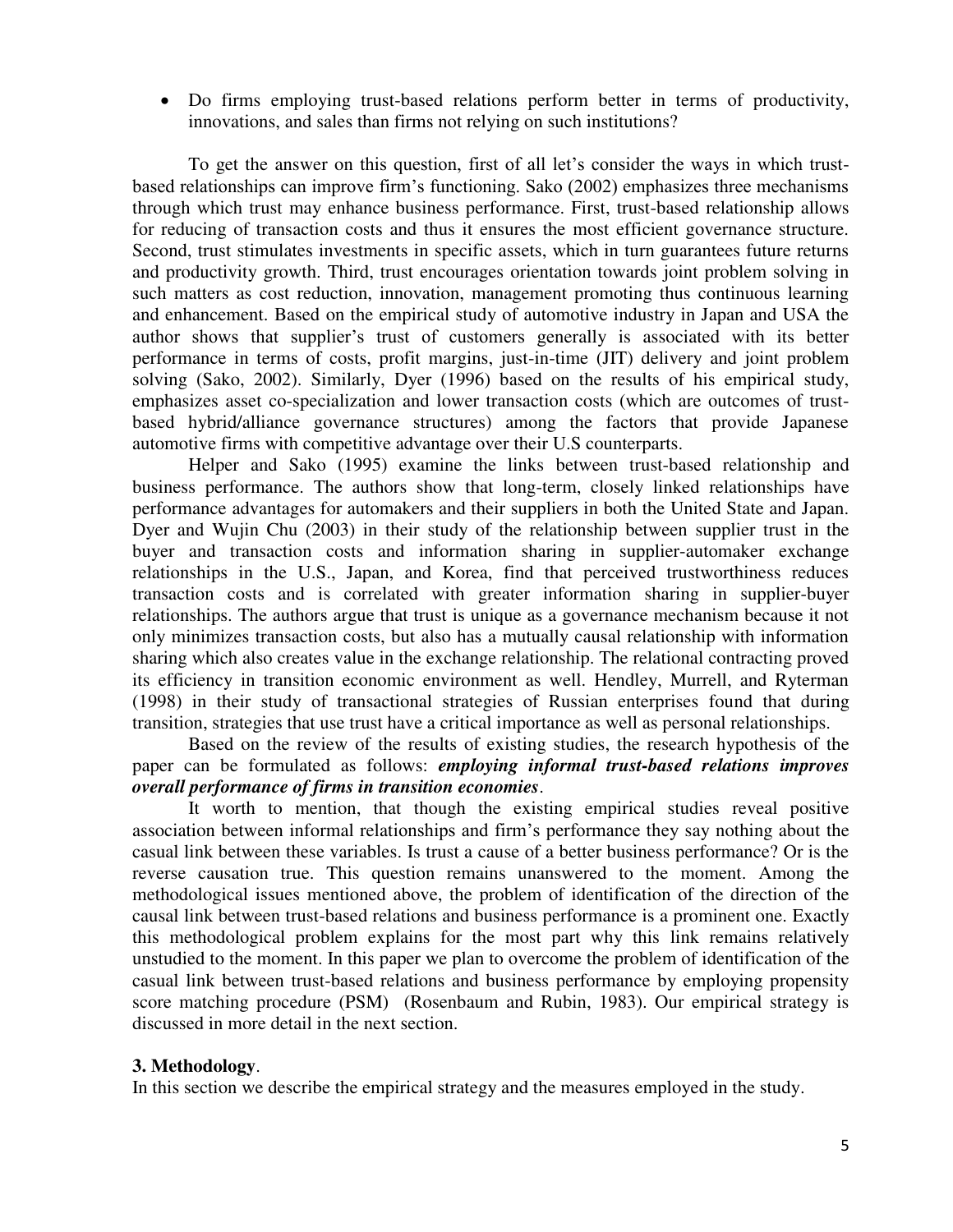*Empirical Strategy*. The main objective of the current research is to test theoretical hypothesis on the impact of informal trust-based relationships on the business performance of firms in transition economies. In this study we use trade credit as a proxy for trust-based governance. As it was mentioned above, one of the key econometric problems when estimating the effects of trade credit (i.e. trust-based governance) on the business performance is the causality issue. The PSM techniques employed in this study, allows us to delineate the casual effects of trade credit on business outcomes. This method imitates a controlled experiment and assumes creation of a counterfactual that is similar to the treated population by matching them on a variety of variables in order to control for observable differences. For instance, the counterfactual question of the study can be formulated as follows: "What would have happened to the firms which, in fact, did receive 'treatment' (in our case the firms that trust their partners through providing them trade credit), if they had not received 'treatment' (no trust)?" The advantage of this approach is that it facilitates identification of the direction of causality between variables of interest.

Our empirical strategy implies implementation of a number of consecutive steps. At the first stage we calculate propensity scores, to account for non-randomness in which firms provide trade credit. The propensity score allows coping with the issue of selection bias by comparing groups based on observed covariates and thus it represents a good tool for estimation the treatment effect when treatment assignment is not random. Propensity scores are estimated using the following logit regression for the probability that a firm gives trade credit (trusts) to its partner:

$$
P(y_i = 1 | x_i) = \frac{e^{\beta x_i}}{1 + e^{\beta x_i}} \tag{1}
$$

where  $y_i$  is *i* firm's choice of the mode of relationship with partners ( $y_i = 1$  if firms provides trade credit to its partner and  $y_i = 0$  otherwise);  $x_i$  is a set of observed covariates (discussed in

more detail in the next section);  $\beta$  – vector of parameters to be estimated.

According to Rosenbaum and Rubin (1983), comparing firms with a similar probability of providing trade credit given the observables in  $x_i$  is equivalent to comparing firms with similar values of  $x_i$ . Thus after calculation of propensity scores, on the next step, the actual matching procedure is conducted. In particular the "kernel" matching technique is employed in this study. The advantage of this approach is that it allows for maximum use of all the observations. Based on propensity scores the matching procedure implies estimation of a counterfactual for each treated observation.

Assuming that the effect of residual factors on treatment assignment net of treatment propensity is ignorable, we can calculate the expected casual effect of the treatment (providing trade credit) on the performance of firm. This effect is known as average treatment effects for the treated (ATT). The ATT measures the effect of providing trade credit on the outcome variable for those firms that actually provided trade credit compared with what would have happened if they had not relied on trust-based relations with partners (no trade credit). For individual firm the average treatment effect on the treated can be calculated in the following way: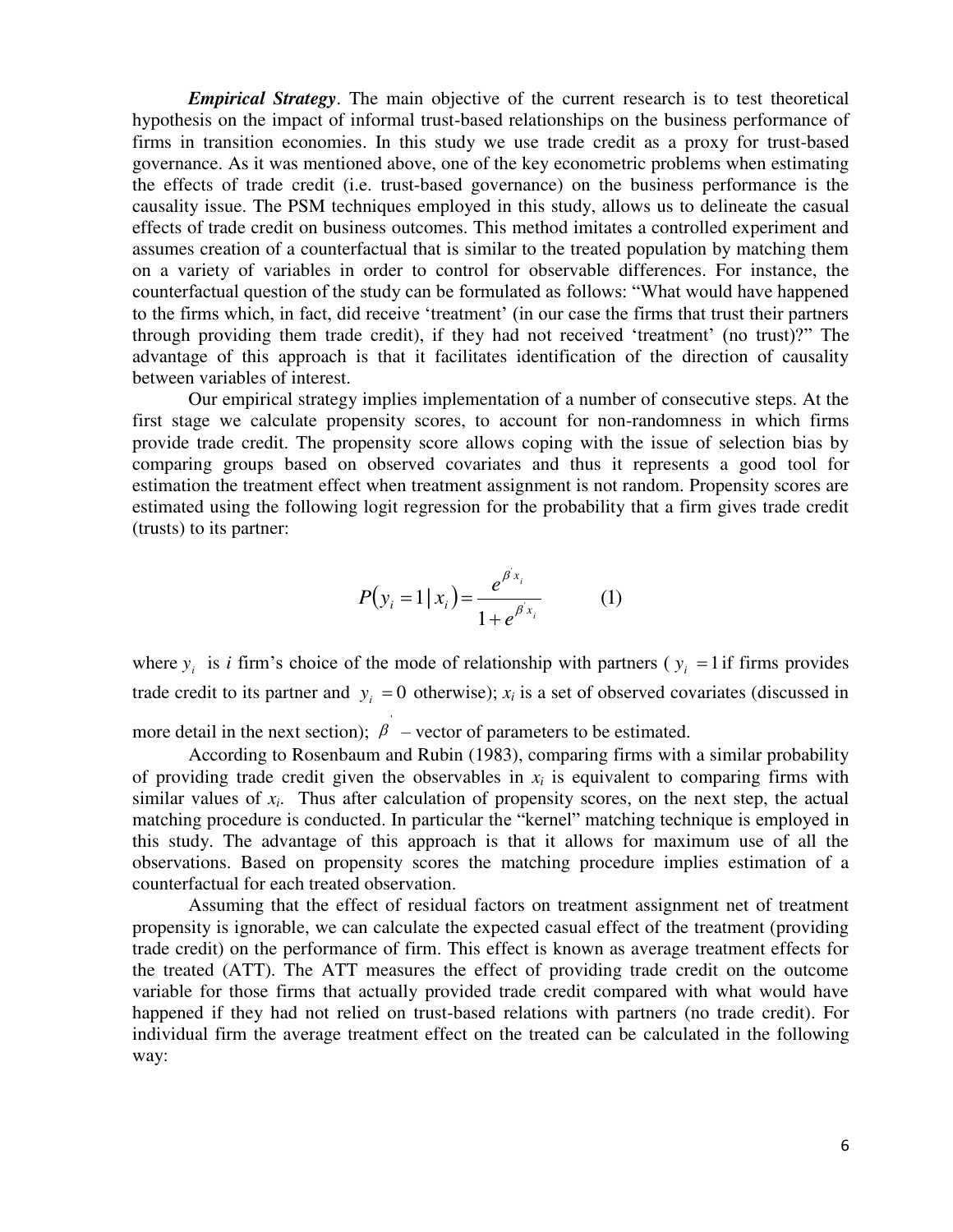$$
ATT = E[q_{i1} - q_{i0} | y_i = 1]
$$
 (2)

where  $q_{i1}$  - is potential output of firm  $i$ , which is exposed to treatment (firm provides trade credit);  $q_{i0}$ - is potential output of firm *i*, which represents a control group not exposed to treatment (firm doesn't provide trade credit).

To check the robustness of obtained results the balance check of covariates and sensitivity analysis are assumed in the study.

*Measures*. To explore the potential impact of trust-based relations (providing of trade credit) on firm's performance, a number of *outcome variables* are used in this study for which the corresponding ATT are identified. These outcome variables reflect various aspects of firm's performance and are constructed in a different ways. These variables are:

*Sales Growth* – dichotomous variable is coded as 1 if over the last 36 months a firm experienced increase in sales and is coded as 0 otherwise.

*Innovation* – normalized factor score, which reflects innovative activities undertaken by a firm during the last 36 months. Following Carlin, Schaffer and Seabright (2004) we use principal component factor analysis to construct this variable from the following four innovation variables: developing successfully a major new product line/service; upgrading an existing product line/service; creating a new joint venture with foreign partner; obtained a new quality accreditation (ISO 9000, 9002 or 14,000, AGCCP, etc). The results of the factor analysis are provided in the Appendix (Tables A1.1-A1.5). In addition to the factor score we use two dichotomous variables which reflect whether the firm has developed successfully a major new product line/service and upgraded an existing product line/service respectively.

*Percentage of Reinvestment* – is measured as percentage of total profits reinvested in a firm.

*Labor Productivity* – this variable is measured as a logarithm of the ratio of sales volume (in USD) to a number of full-time employees.

The *dependent variable* in the logit regression – *Trade Credit* – is a dichotomous variable constructed from the continuous variable which reflects the percentage of firm's sales' to customers over the last 12 months that were sold on credit. The variable is coded as 1 if more than ten percent of sales were sold on credit and coded as 0 otherwise.

The choice of covariates, used in calculation of propensity scores, is based on the theoretical framework and the existing literature (Raiser, Allan and Steves, 2004; Johnson, McMillan and Woodruff, 1999; Carlin, Schaffer and Seabright, 2004). However, only limited number of variables are used this study in order to avoid the violation of the *common support assumption*. These variables are assumed to influence both the decision to provide trade credit and firm's performance.

First, following Raiser, Allan and Steves (2004) we include variables that reflect existing legal system and networks.

*Legal System* – is constructed on the basis of principal components factor analysis using five questions, each employing 6-point scale. The respondents were asked about how often they associate the following descriptions with the court system in resolving business disputes. These descriptions are: fair and impartial; honest/uncorrupted; quick; affordable; able to enforce its decisions (see the results of the factor analysis in the Appendix: Tables A2.1-A2.5).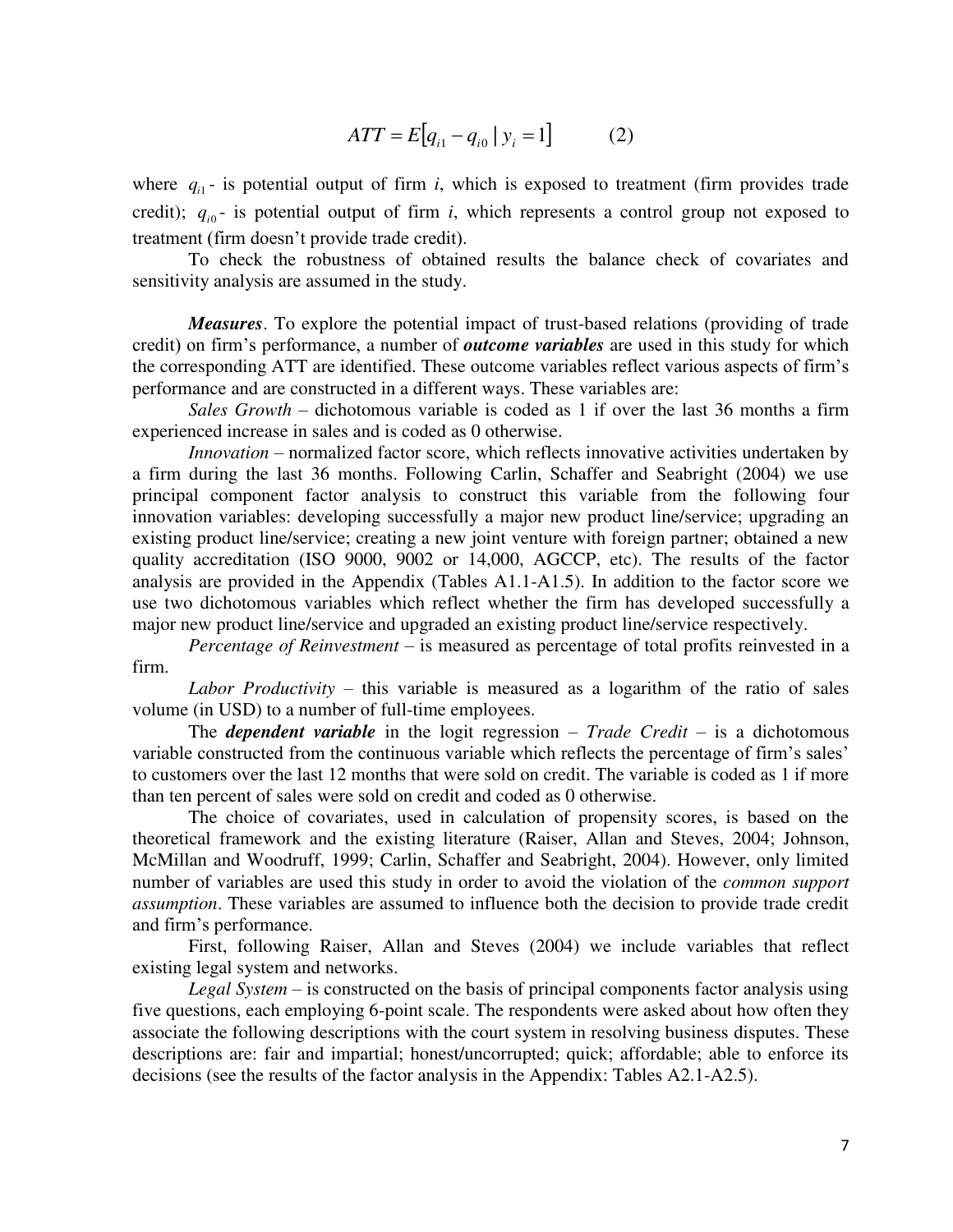Factor analysis was used in construction of *Network* variables as well (see Appendix: Tables 3.1-A3.5). Initially network variables were measured in the following way. On a 5-point scale ranging from extremely important =5 to not important =1 respondents rated the importance of the following sources of information on new customers: family and friends; former employees who now work for a potential customer or supplier; prior employment of managers by a potential customer or supplier current distributors; existing customers or suppliers; government agencies, business associations and other sources. Similar to Berulava and Lezhava (2008) study, factor solution suggest on existing of the two types of network variables:

*Narrow Networks* – include information from narrow group of people such as family and friends; former employees who now work for a potential customer or supplier; prior employment of managers by a potential customer or supplier current distributors; existing customers or suppliers.

*Broad Networks* – include information from a broader group of sources such as government agencies, business associations and other sources. Other controls employed in the study are:

*Internal Funds/Working Capital* – percentage of firm's working capital financed from internal funds or retained earnings.

 *Internal Funds/Working Capital* - percentage of firm's new fixed investment financed from internal funds or retained earnings. Both variables serve as proxies for capital market constraints (Raiser, Allan and Steves, 2004).

*Customer Change* - dummy variable for whether firm has changed its major customer in last 3 years.

*Payment Delay* - dummy variable for whether firms have ever experienced an overdue payment.

*Sales to Government* - percentage of domestic sales to government.

*Sales to Multinationals* - percentage of domestic sales to multinational companies located in host country.

*New Firm* - dummy variable for whether firms are newly established entities.

*Competition* – measures degree of competition using the number of competitors reported by the respondent in the market for its main product. Based on the answers, three dummy variables are created: no competitors; 1-3 competitors; more than 3 competitors.

Following Carlin, Schaffer and Seabright (2004) we incorporate three additional variables that influence decision of firm to innovate in the models that estimate the effect of trade credit on innovation decisions of firm. These variables reflect the importance for firms while they make their decisions on the developing new products or services and markets of each of the following factors:

- *Domestic Competitors*;
- *Foreign Competitors*;
- *Customers*.

*Industry / country controls* are also used in the study.

#### **4. Data Description**.

The main source of the data for the research is the micro-level dataset from the Enterprise Surveys program (Business Environment and Enterprise Performance Survey (BEEPS) III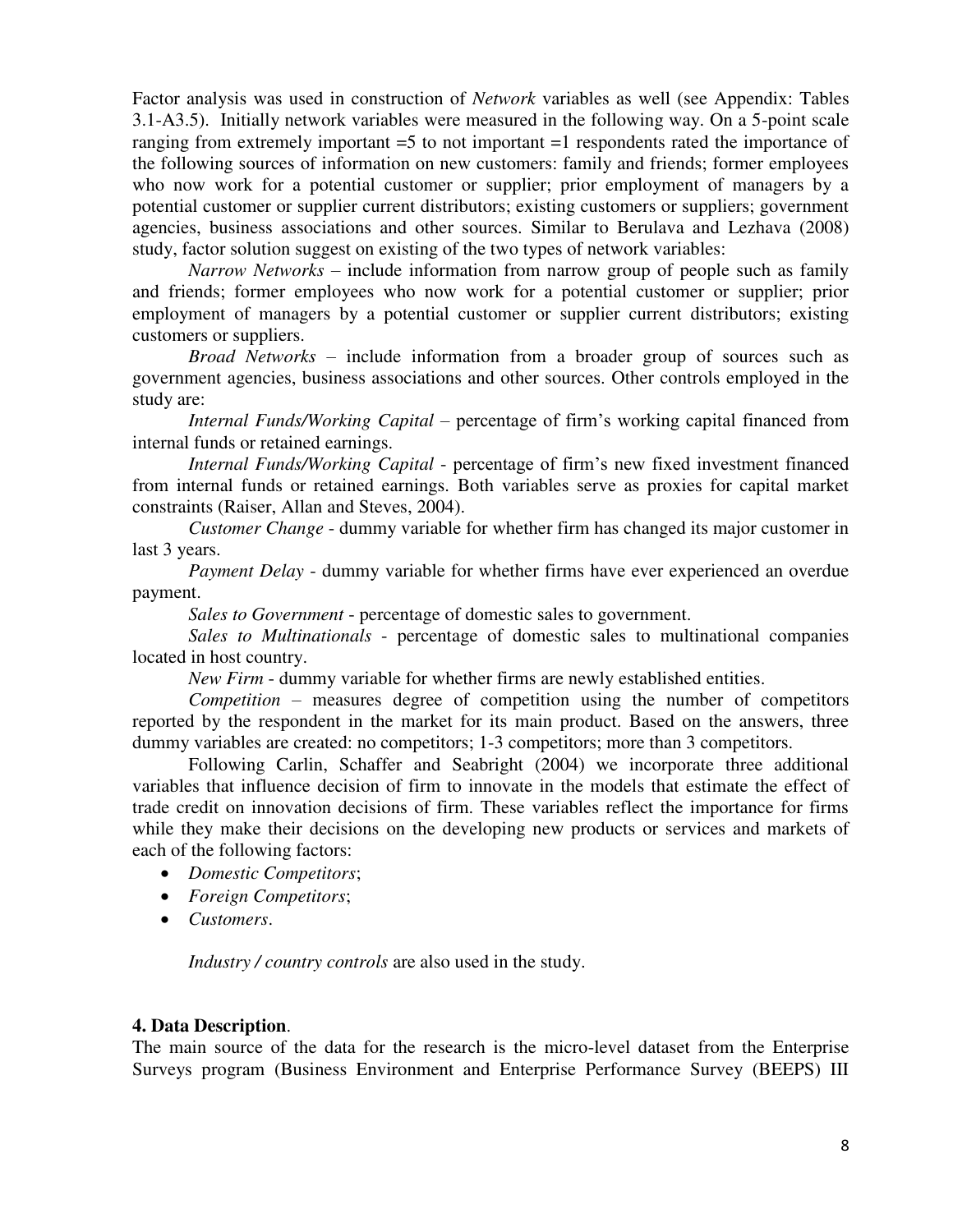round)<sup>1</sup>. The survey was conducted by the European Bank for Reconstruction and Development (EBRD) and the World Bank Group (the World Bank) for 9,655 firms in 28 countries in the European and Central Asian region in 2005. In all countries where a reliable sample frame was available, the sample was selected using stratified random sampling. Three levels of stratification were used in all countries: industry, establishment size and region. The more detailed description of the sampling methodology can be found in the Sampling Manual<sup>2</sup>.

Table 1, presents a description of the key variables used in the study. According to the data from this table, out of 9,655 observations, fifty four percent of firms reported improvement of their performance in terms of sales growth over the last 36 months. On average almost half of the profit earned by the firms in the sample was reinvested in firms. Another important dimension of firm's performance used in the study is innovation. According to table 1, over the period of last three years almost thirty five percent of firms introduced a new product line, half of the sample upgraded existing product, more than twelve percent obtained a new quality accreditation ISO, and only four percent of firms opened a new plant. The average rate of labor productivity for the sample (out of 6,984 observations) is approximately thirty six thousands of USD per employee. Trade credit as a mean of relationships with the partners is employed by a half of the firms in the sample (out of 9,595 observations).

The evaluation of the legal system reveals that ability of court to enforce its decisions received the highest rating, while its affordability and quickness the lowest. Among the network sources of information existing customers/suppliers have the highest level of credibility. Government agencies and business associations are the least trusted sources of information on business partners.

Almost half of the firms in the sample have ever experienced an overdue payment and about twenty two percent have changed a major customer in last three years. The share of sales to government and multinationals doesn't exceed five percent each. Around seventy percent of working capital and new fixed investments is financed from the internal funds.

New firms represent approximately eighty percent of the sample. Most of the firms (70.1 %) encounter intense competition (facing with more than three competitors), while about twenty four percent of firms have only 1-3 rivals. Only six percent of firms reported that they have no rivals. According to table 1, pressure from domestic rivals and from customers is the most important incentive of innovation for the firms in the sample. The threat from the foreign rivals seems to be less important stimulus for innovation.

| <b>Variables</b><br>Mean                 |        | <b>Standard</b> | Number of    |
|------------------------------------------|--------|-----------------|--------------|
|                                          |        | deviation       | observations |
| Sales growth                             | .540   | .50             | 9,655        |
| New product line                         | .349   | .48             | 9,655        |
| Upgrade of existing products             | .502   | .50             | 9,655        |
| Opening a new facility                   | .042   | .20             | 9,655        |
| Obtained a new quality accreditation ISO | .125   | .33             | 9,655        |
| Reinvestment of profits (percent)        | 49.530 | 40.07           | 7,781        |
| Labor productivity (thousands of USD)    | 35.859 | 160.81          | 6,984        |
| Trade credit                             | .500   | .50             | 9,595        |
| Court: fair/honest                       | 2.923  | 1,37            | 8,339        |
| Court: quick/affordable                  | 2.760  | 1.23            | 8,418        |

#### **Table 1. Descriptive statistics**

 $\overline{a}$ 

<sup>&</sup>lt;sup>1</sup> <https://www.enterprisesurveys.org/>

<sup>&</sup>lt;sup>2</sup> [http://www.enterprisesurveys.org/~/media/FPDKM/EnterpriseSurveys/Documents/Methodology/Sampling\\_Note.pdf](http://www.enterprisesurveys.org/~/media/FPDKM/EnterpriseSurveys/Documents/Methodology/Sampling_Note.pdf)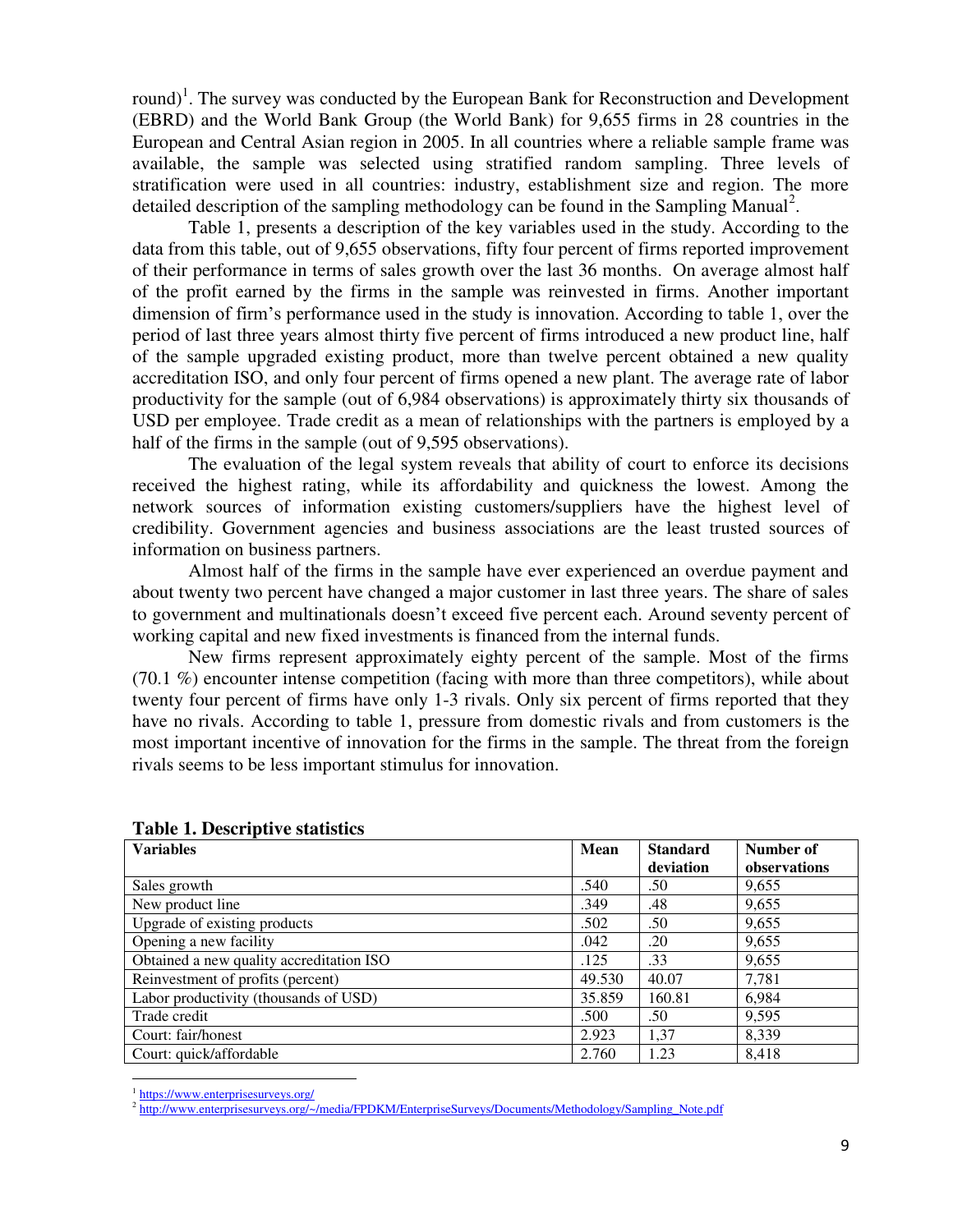| Court: can enforce its decisions                             | 3.363  | 1.52  | 8,665 |
|--------------------------------------------------------------|--------|-------|-------|
| Information about customer: Family and friends               | 2.507  | 1.38  | 9,461 |
| Information about customer: Former employees/ managers       | 2.303  | 1.17  | 9,136 |
| Information about customer: Existing customers or suppliers  | 3.414  | 1.30  | 9,369 |
| Information about customer: Government agencies              | 2.200  | 1.35  | 9,242 |
| Information about customer: Business associations            | 2.154  | 1.31  | 9,246 |
| Information about customer: Trade fairs/others               | 2.746  | 1.42  | 9,320 |
| Payment delay                                                | .504   | .50   | 9,655 |
| Change of major customer                                     | .218   | .41   | 9,655 |
| Sales to government (percent)                                | 4.259  | 14.35 | 9,327 |
| Sales to multinational corporations (percent)                | 3.925  | 13,72 | 9,327 |
| Working capital financed from internal funds (percent)       | 72.270 | 37.39 | 9,430 |
| New fixed investments financed from internal funds (percent) | 70.136 | 39.85 | 6,836 |
| New firm                                                     | .793   | .41   | 8,806 |
| No competitor                                                | .060   | .24   | 8,411 |
| One-to-three competitors                                     | .239   | .43   | 8,411 |
| More than three competitors                                  | .701   | .46   | 8,411 |
| Pressure from domestic competitors: not at all important     | .136   | .34   | 9,526 |
| Pressure from domestic competitors: slightly important       | .187   | .39   | 9,526 |
| Pressure from domestic competitors: fairly important         | .347   | .48   | 9,526 |
| Pressure from domestic competitors: very important           | .330   | .47   | 9,526 |
| Pressure from foreign competitors: not at all important      | .459   | .50   | 9,212 |
| Pressure from foreign competitors: slightly important        | .182   | .39   | 9,212 |
| Pressure from foreign competitors: fairly important          | .190   | .39   | 9,212 |
| Pressure from foreign competitors: very important            | .169   | .37   | 9,212 |
| Pressure from customers: not at all important                | .121   | .33   | 9,466 |
| Pressure from customers: slightly important                  | .158   | .36   | 9,466 |
| Pressure from customers: fairly important                    | .337   | .47   | 9,466 |
| Pressure from customers: very important                      | .385   | .49   | 9,466 |

Table 2 presents a comparison of firms that provide trade credit to their partners with those that don't, with respect to the outcome variables used in the study. Estimation of the mean differences was performed using cross-tabulation for bivariate output variables, and oneway ANOVA for the continuous variables.

|          | Table 2. Comparison performance outcomes of the firm with and without trade credit (in |
|----------|----------------------------------------------------------------------------------------|
| percent) |                                                                                        |

| <b>Output variables</b>                                                                                                        | <b>Trade</b>  | N <sub>0</sub> | <b>Difference</b> |                 |  |  |
|--------------------------------------------------------------------------------------------------------------------------------|---------------|----------------|-------------------|-----------------|--|--|
|                                                                                                                                | <b>Credit</b> | <b>Trade</b>   | Pearson ch.sq.    | $F-stat.$ (df)  |  |  |
|                                                                                                                                |               | Credit         | (df)              |                 |  |  |
| Sales growth                                                                                                                   | 56.5          | 51.6           | $23.679(1)$ ***   |                 |  |  |
| New product line                                                                                                               | 39.4          | 30.4           | $84.963(1)$ ***   |                 |  |  |
| Upgrade of existing products                                                                                                   | 55.1          | 45.5           | $88.408(1)$ ***   |                 |  |  |
| Opening a new facility                                                                                                         | 4.6           | 3.8            | $3.948(1)$ **     |                 |  |  |
| Obtained a new quality accreditation ISO                                                                                       | 15.9          | 9.1            | $100.75(1)$ ***   |                 |  |  |
| Reinvestment of profits                                                                                                        | 55.3          | 43.8           |                   | $162.92(1)$ *** |  |  |
| Labor productivity (in thousands of USD)                                                                                       | 43.67         | 27.4           |                   | $17.74(1)$ ***  |  |  |
| *** — statistically significant at $p \le 0.01$ level; ** — statistically significant at $p \le 0.05$ level; * — statistically |               |                |                   |                 |  |  |
| significant at $p \leq 0.1$ level.                                                                                             |               |                |                   |                 |  |  |

According to the table 2, firms that employ on trust-based relations with partners perform much better compared to those that don't trust their customers on all performance indicators. In particular, higher proportion of firms that provide trade credits experienced sales growth over the last 36 months; they reinvest higher proportions of profits in their businesses.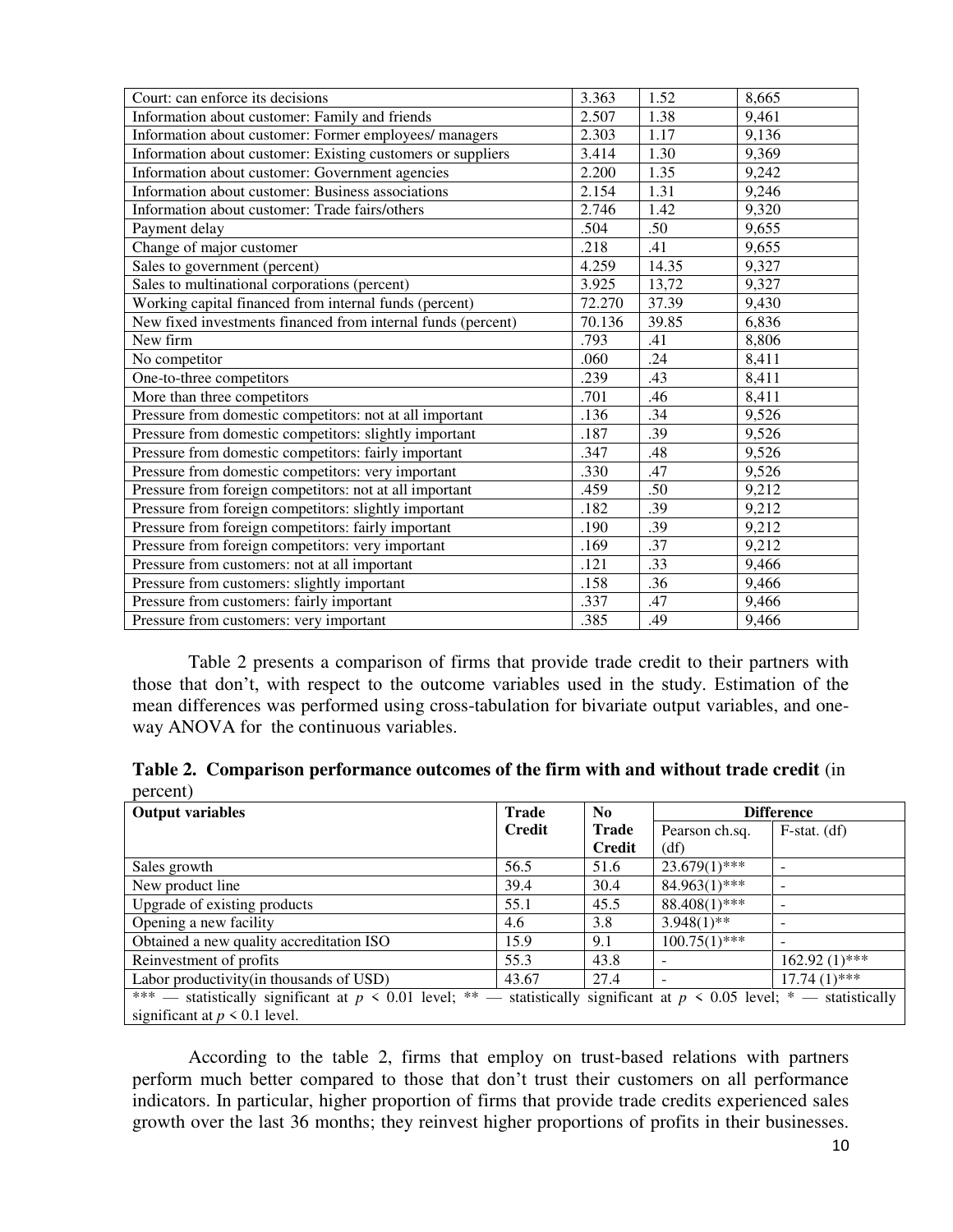Firms that trust their partners innovate more in terms of introducing new product lines and plants, upgrading existing products and adopting new quality standards; they have higher labor productivity level as well. All results are statistically significant at one or five percent significance levels.

However, this kind of analysis reflects only unconditional differences in performance between two types of firms. To say distinctly, the data provided in table 2 indicates just on how trust-based relations are associated with performance outcomes of the firms. Due to nonrandom selection of trade credit, one cannot ascertain whether the trade credit has a casual effect on firms' performance from this analysis. To explore the casual link between trust-based relations and firms performance we employ a propensity score matching techniques, which allows for dealing with non-random selection issue. The results of this analysis are discussed in the next section.

#### **5. Study Results**.

In this section, we discuss the empirical results of the study. First, using logit regression we predict firm's choice of giving a trade credit to a partner and on the basis of this analysis the propensity score is calculated. Next, based on the calculated propensity scores, the matching procedure is conducted and the impact of trade credit on performance outcomes is measured. Finally, the sensitivity analysis of the study results is performed to check their robustness.

*Trade Credit Prediction*. The dependent variable in our logit regressions is dichotomous, which reflects whether or not firm provides trade credit to its partner. Propensity scores are calculated separately for each of six outcome variables<sup>3</sup>. Since three innovation variables share the same model we have results of four logit regressions presented in Table 3. The explanatory power of the all regression is quite satisfactory since all models are statistically significant at one percent level and pseudo  $R<sup>2</sup>$  are above 10%.

 As it was expected the broad networks comprised from business associations and government agencies has a positive and statistically significant (at p<0.001 level) impact on the probability of providing trade credits. Surprisingly narrow networks (friends and family members; customers and suppliers; former employee and managers) have opposite effect on the choice variable to what one would have expected. The same is true for legal system variable which reflects efficiency and reliability of the courts, though this result is not statistically significant. Other control variables show more or less expected results.

*The Impact of Trade Credit on Business Performance*. The kernel matching procedure for estimation of average treatment effect is used to identify the impact of the trust-based relationships (trade credit) on the business performance in this study. We first analyze how well balanced are the covariates employed in the study. The data necessary for balance checking is provided in the appendix (Table A4). According to the table A4, t-tests for equality of means in the treated and non-treated groups after matching are non significant for all covariates. Also the standardized bias after matching is less than 5% for all variables, indicating on good balancing of the data.

To ensure the common support assumption we removed all treatment observations whose propensity score is higher than the maximum or less than the minimum propensity score of the controls. The number of 'off support' observations dropped from the four models employed in our study is negligible (see Appendix: Table A5).

 $\overline{a}$ 

<sup>&</sup>lt;sup>3</sup> STATA command psmatch2 is used for this purpose.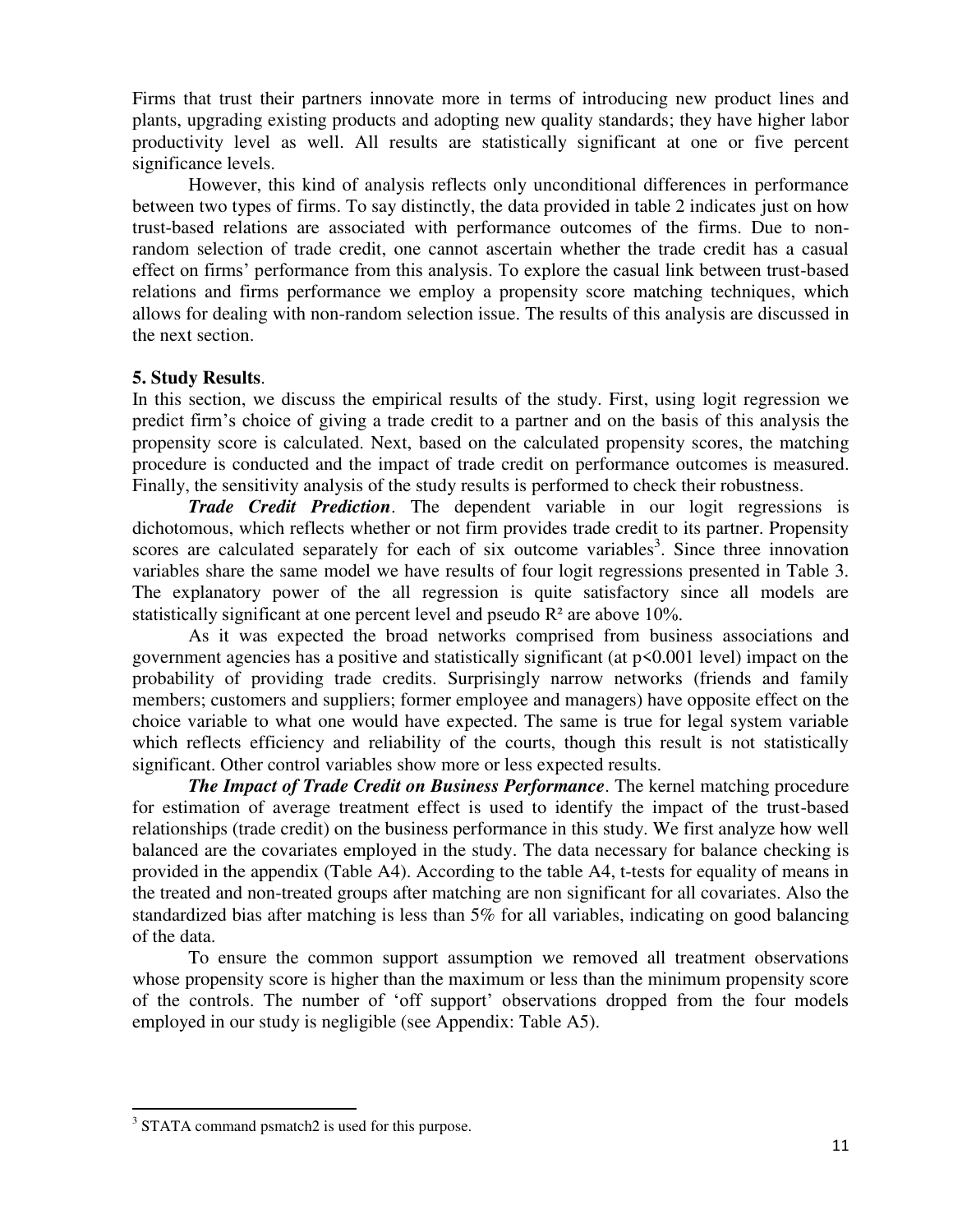|                                                                                                                        | Dependent variable: trade credit/no trade credit |                          |                                |                |
|------------------------------------------------------------------------------------------------------------------------|--------------------------------------------------|--------------------------|--------------------------------|----------------|
| <b>Covariates</b>                                                                                                      |                                                  |                          | Models with outcome variables: |                |
|                                                                                                                        | Sales growth                                     | Labor                    | Percentage of                  | Innovation     |
|                                                                                                                        |                                                  | productivity             | reinvestment                   |                |
| Legal system                                                                                                           | $-.196$                                          | $-.169$                  | $-.135$                        | $-.234$        |
|                                                                                                                        | (.166)                                           | (.204)                   | (.182)                         | (.170)         |
| Narrow networks                                                                                                        | $-113***$                                        | $-0.099**$               | $-0.087**$                     | $-129***$      |
|                                                                                                                        | (.036)                                           | (.042)                   | (.040)                         | (.038)         |
| <b>Broad networks</b>                                                                                                  | $.155***$                                        | $.151***$                | $.143***$                      | $.109***$      |
|                                                                                                                        | (.036)                                           | (.042)                   | (.039)                         | (.037)         |
| Internal funds/working capital                                                                                         | $-0.03**$                                        | $-0.03**$                | $-0.04***$                     | $-0.002**$     |
|                                                                                                                        | (.001)                                           | (.001)                   | (.001)                         | (.001)         |
| Internal funds/new fixed investment                                                                                    | $-.002*$                                         | $-.001$                  | $-.001$                        | $-0.002**$     |
|                                                                                                                        | (.001)                                           | (.001)                   | (.001)                         | (.001)         |
| Payment delay                                                                                                          | $1.060***$                                       | $1.020***$               | $1.016***$                     | $1.055***$     |
|                                                                                                                        | (.075)                                           | (.087)                   | (.081)                         | (.076)         |
| Service                                                                                                                | $-449***$                                        | $-462***$                | $-458***$                      | $-.407***$     |
|                                                                                                                        | (.074)                                           | (.087)                   | (.080)                         | (.076)         |
| <b>New</b>                                                                                                             | .019                                             | .121                     | $-.009$                        | .010           |
|                                                                                                                        | (.094)                                           | (.106)                   | (.104)                         | (.096)         |
| Sales to government                                                                                                    | $-.003$                                          | $-.002$                  | $-.002$                        | $-.002$        |
|                                                                                                                        | (.002)                                           | (.003)                   | (.003)                         | (.002)         |
| Sales to multinationals                                                                                                | $.011***$                                        | $.010***$                | $.011***$                      | $\Box$         |
|                                                                                                                        | (.002)                                           | (.003)                   | (.002)                         |                |
| Customer change                                                                                                        | $.205**$                                         | .156                     | .075                           | $\blacksquare$ |
|                                                                                                                        | (.083)                                           | (.096)                   | (.091)                         |                |
| Competition_1 (no competitors)                                                                                         | $-0.094$                                         | $-0.050$                 | $-.033$                        | $-.075$        |
|                                                                                                                        | (.180)                                           | (.202)                   | (.196)                         | (.189)         |
| Competition_2 (1-3 competitors)                                                                                        | .061                                             | .135<br>(.097)           | .125<br>(.090)                 | .141<br>(.085) |
|                                                                                                                        | (.083)                                           |                          | Yes                            | Yes            |
| Country controls<br>Pressure from domestic competitors_1                                                               | Yes<br>$\overline{a}$                            | Yes<br>$\overline{a}$    | $\overline{a}$                 | $-.166$        |
|                                                                                                                        |                                                  |                          |                                | (.148)         |
| Pressure from domestic competitors_2                                                                                   | $\mathbb{Z}^2$                                   | $\Box$                   | $\sim$                         | $-.307***$     |
|                                                                                                                        |                                                  |                          |                                | (.117)         |
| Pressure from domestic competitors_3                                                                                   | $\equiv$                                         | $\frac{1}{2}$            | $\equiv$                       | $-151$         |
|                                                                                                                        |                                                  |                          |                                | (.093)         |
| Pressure from foreign competitors_1                                                                                    | $\blacksquare$                                   | $\blacksquare$           | $\blacksquare$                 | $-.555***$     |
|                                                                                                                        |                                                  |                          |                                | (.115)         |
| Pressure from foreign competitors_2                                                                                    | $\blacksquare$                                   | $\overline{\phantom{a}}$ | $\overline{\phantom{a}}$       | $-.276**$      |
|                                                                                                                        |                                                  |                          |                                | (.127)         |
| Pressure from foreign competitors_3                                                                                    | $\blacksquare$                                   | $\blacksquare$           | $\blacksquare$                 | $-.178$        |
|                                                                                                                        |                                                  |                          |                                | (.126)         |
| Pressure from customers_1                                                                                              | $\blacksquare$                                   | $\blacksquare$           | $\blacksquare$                 | .092           |
|                                                                                                                        |                                                  |                          |                                | (.156)         |
| Pressure from customers_2                                                                                              | $\Box$                                           | $\overline{a}$           | $\blacksquare$                 | .076(.118)     |
| Pressure from customers_3                                                                                              | $\bar{\phantom{a}}$                              |                          | $\overline{\phantom{a}}$       | $.219**$       |
|                                                                                                                        |                                                  |                          |                                | (.090)         |
|                                                                                                                        | Model fit                                        |                          |                                |                |
| LR $chi2(df)$                                                                                                          | 861.05 (38)                                      | 660.23 (37)              | 740.32 (38)                    | 862.64 (46)    |
| Prob> chi2                                                                                                             | 0.0000                                           | 0.0000                   | 0.0000                         | 0.0000         |
| Pseudo R2                                                                                                              | 0.1498                                           | 0.1560                   | 0.1504                         | 0.1547         |
| Number of observations                                                                                                 | 4154                                             | 3071                     | 3557                           | 4029           |
| Notes: Standard errors in parentheses;                                                                                 |                                                  |                          |                                |                |
| *** - significant at $p \le 0.01$ level; ** - significant at $p \le 0.05$ level; * - significant at $p \le 0.1$ level. |                                                  |                          |                                |                |

**Table 3. Trade Credit Logit Regression Results**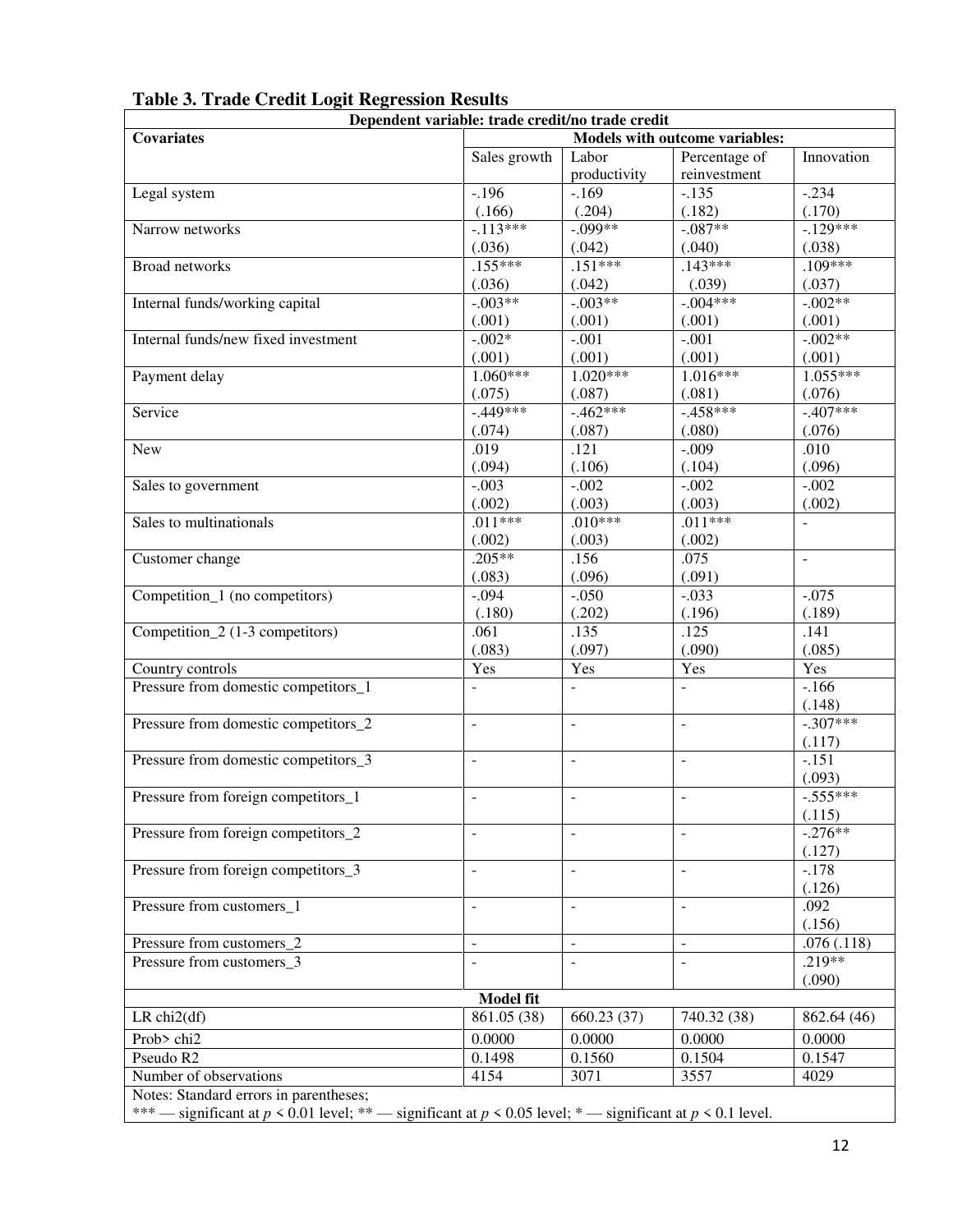According to the table 4, in support to the main hypothesis of the study, we find that in general, trade credit improves business performance of companies. In particular, trust-based relations (trade credit) tend to increase sales of firms. The difference for treated and control groups is above six percentage points and is statistically significant at the one percent level. Trust-based relations stimulate innovative behavior as well. The effect of trade credit on firms innovation is statistically significant at  $p \le 0.05$  level<sup>4</sup>. This is especially true for the successful development of a major new product line/service and upgrading of an existing product line/service. Firms that trust to their partners invest more in their business. The share of reinvested profits is higher by six percent for the firms that provide trade credit to partners (statistically significant at one percent level). These firms are also more productive in terms of labor productivity compared to firms that don't rely on trust (significant at  $p<0.01$  level).

| <b>ATT</b>        | <b>Outcome variables</b> |                       |                                                                                                                               |                               |                                   |                              |  |
|-------------------|--------------------------|-----------------------|-------------------------------------------------------------------------------------------------------------------------------|-------------------------------|-----------------------------------|------------------------------|--|
|                   | <b>Sales</b><br>growth   | Labor<br>productivity | Percentage of<br>reinvestment                                                                                                 | <b>Innovation</b><br>(factor) | <b>Introducing</b><br>new product | <b>Upgrading</b><br>existing |  |
|                   |                          |                       |                                                                                                                               | score)                        |                                   | product                      |  |
| Treated           | .60603                   | 3.36259               | 56.40054                                                                                                                      | .29577                        | .43965                            | .60530                       |  |
| Controls          | .54070                   | 3.15469               | 50.47600                                                                                                                      | .27432                        | .38076                            | .55745                       |  |
| <b>Difference</b> | $.06532***$              | .20789***             | 5.92454***                                                                                                                    | $.02145**$                    | $.05889**$                        | $.04785***$                  |  |
| Standard          | .01938                   | .04809                | 1.64058                                                                                                                       | .00980                        | .02007                            | .02068                       |  |
| Error             |                          |                       |                                                                                                                               |                               |                                   |                              |  |
| T-statistic       | 3.37                     | 4.32                  | 3.61                                                                                                                          | 2.19                          | 2.93                              | 2.31                         |  |
|                   |                          |                       | Notes: *** — significant at $p \le 0.01$ level; ** — significant at $p \le 0.05$ level; * — significant at $p \le 0.1$ level. |                               |                                   |                              |  |

**Table 4. Estimated Average Treatment Effect on Treated (ATT) for Trade Credit** 

Generally, the results of ATT estimation, obtained from kernel matching estimation procedure coincides with unconditional matching outcomes discussed in the previous section. However, the ATT estimation present more precise results and allow for identification of causality direction.

*Sensitivity Analysis*. In this study the significant effect of trust-based relations (trade credit) on firm's performance is found on the basis of propensity score matching procedure. However, since PSM cannot control for unobservable characteristics, the question is whether these results are robust to unobservable variables. To say distinctly, an unmeasured confounding variable may impact selection into the treatment and thus undermine the conclusions. To find how strongly 'hidden biases' might affect the results of the study we employ sensitivity analysis proposed by Rosenbaum (2002). Since the outcome variables of different nature (both dichotomous and continuous) are used in this study, we apply two alternative procedures of sensitivity analysis: Hodges-Lehmann point estimates<sup>5</sup> (DiPrete and Gangl,  $2004$ ) for continuous variables and Mantel and Haenszel  $(1959)^6$  test statistic for discrete ones (Becker and Caliendo, 2007). The results of sensitivity analysis presented in tables 5 and 6 show that robustness to hidden bias varies significantly across the different outcomes.

Table 5 reports the Hodges-Lehmann point estimates results for continuous outcome variables: innovation (factor score); percent of reinvestment and labor productivity. These results show that the outcomes under consideration are sensitive to potential impact of unobservable variables. For reinvestment and labor productivity outcome variables, the

 $\overline{a}$ 

<sup>&</sup>lt;sup>4</sup> The negative sign is due to reverse coding of the raw innovation variables.

<sup>&</sup>lt;sup>5</sup> Stata command: rbounds

<sup>6</sup> Stata command: mhbounds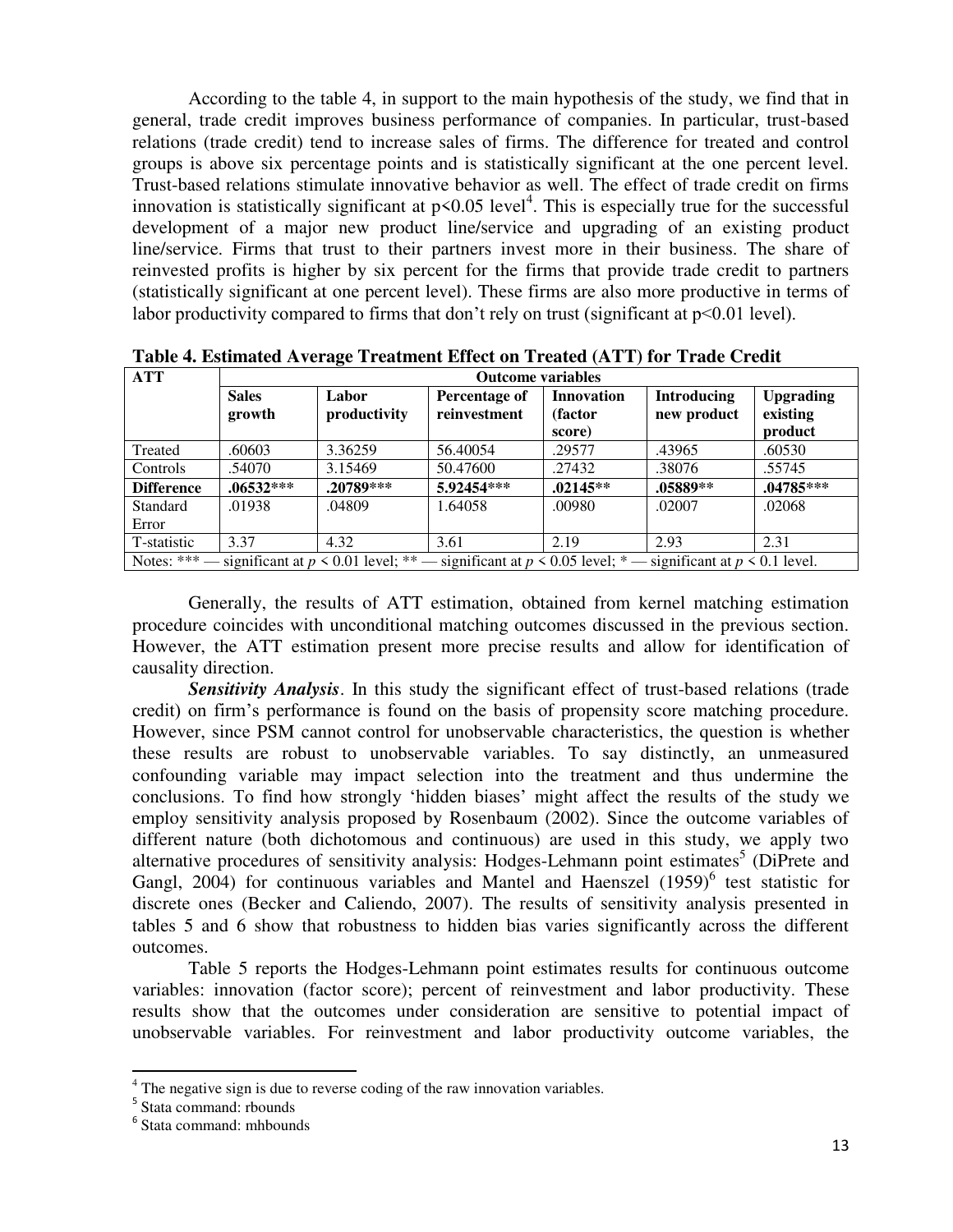Hodges-Lehmann point estimates encompass zero at gamma=1.5 and gamma= 1.7 respectively. These values mean that the unobserved characteristic would have to increase the odds ratio by less than 50% and 70% respectively before it would bias the estimated impact. The situation is even worse with respect to innovation variable, the treatment effect becomes insignificant at gamma=1.1. These relatively low values (less than critical value of 2) imply that the treatment effects for reinvestment, labor productivity and especially for innovation are sensitive to unobserved characteristics. Thus some caution is needed when interpreting the results based on these findings.

| Outcome                                                                         | Gamma*           | <b>Significance level</b> |                  |             | Hodges-Lehmann point | <b>Confidence interval</b> |         |  |
|---------------------------------------------------------------------------------|------------------|---------------------------|------------------|-------------|----------------------|----------------------------|---------|--|
| variables                                                                       |                  |                           |                  | estimate    |                      | $(95\%)$                   |         |  |
|                                                                                 |                  | upper                     | lower            | upper       | lower                | upper                      | lower   |  |
|                                                                                 |                  | bound                     | bound            | bound       | bound                | bound                      | bound   |  |
| <b>Innovation</b>                                                               | $\mathbf{1}$     | .039688                   | .039688          | .011511     | .011511              | $-.00089$                  | .024168 |  |
| (factor score)                                                                  | 1.1              | .556352                   | .000129          | $-.000593$  | .023821              | $-.00795$                  | .034481 |  |
|                                                                                 | 1.2              | .969456                   | 3.4e-08          | $-.006949$  | .032859              | $-0.016587$                | .0474   |  |
|                                                                                 | $\overline{1.3}$ | .999738                   | 1.2e-12          | $-0.014305$ | .044614              | $-.026727$                 | .057475 |  |
|                                                                                 | 1.4              | 1                         | $\mathbf{0}$     | $-0.023525$ | .054505              | $-.032436$                 | .065984 |  |
|                                                                                 | 1.5              | $\mathbf{1}$              | $\mathbf{0}$     | $-.030376$  | .062149              | $-.039059$                 | .074346 |  |
|                                                                                 | 1.6              | $\mathbf{1}$              | $\boldsymbol{0}$ | $-.035184$  | .069965              | $-.045978$                 | .081305 |  |
|                                                                                 | 1.7              | $\mathbf{1}$              | $\boldsymbol{0}$ | $-0.041526$ | .077077              | $-052382$                  | .086434 |  |
|                                                                                 | 1.8              | $\mathbf{1}$              | $\boldsymbol{0}$ | $-.04762$   | .082586              | $-.058048$                 | .092908 |  |
|                                                                                 | 1.9              | 1                         | $\mathbf{0}$     | $-.053162$  | .087132              | $-.063492$                 | .100064 |  |
|                                                                                 | 2.0              | $\mathbf{1}$              | $\mathbf{0}$     | $-0.058143$ | .093047              | $-0.69299$                 | .105434 |  |
| Labor                                                                           | 1                | $\mathbf{0}$              | $\boldsymbol{0}$ | .236014     | .236014              | .192472                    | .279169 |  |
| productivity                                                                    | 1.1              | $\overline{0}$            | $\overline{0}$   | .19869      | .273084              | .155112                    | .316232 |  |
|                                                                                 | 1.2              | 4.3e-13                   | $\boldsymbol{0}$ | .164651     | .306743              | .120728                    | .350033 |  |
|                                                                                 | 1.3              | 3.8e-09                   | $\boldsymbol{0}$ | .133374     | .337708              | .088928                    | .381133 |  |
|                                                                                 | 1.4              | 3.2e-06                   | $\boldsymbol{0}$ | .104324     | .36609               | .059458                    | .409722 |  |
|                                                                                 | 1.5              | .000413                   | $\boldsymbol{0}$ | .077101     | .392606              | .032222                    | .436286 |  |
|                                                                                 | 1.6              | .012154                   | $\boldsymbol{0}$ | .051859     | .41715               | .006847                    | .461038 |  |
|                                                                                 | 1.7              | .109546                   | $\boldsymbol{0}$ | .028206     | .440235              | $-017279$                  | .484071 |  |
|                                                                                 | 1.8              | .395415                   | $\boldsymbol{0}$ | .006112     | .461703              | $-.040144$                 | .505904 |  |
|                                                                                 | 1.9              | .740909                   | $\boldsymbol{0}$ | $-.014978$  | .482001              | $-.061703$                 | .526836 |  |
|                                                                                 | 2.0              | .934632                   | $\mathbf{0}$     | $-0.035224$ | .501179              | $-.082063$                 | .546281 |  |
| <b>Percentage of</b>                                                            | $\mathbf{1}$     | 1.1e-16                   | 1.1e-16          | 5.34297     | 5.34297              | 3.77527                    | 6.46069 |  |
| reinvestment                                                                    | 1.1              | 7.3e-11                   | $\Omega$         | 3.92317     | 6.3305               | 2.45332                    | 8.02064 |  |
|                                                                                 | 1.2              | 7.5e-07                   | $\boldsymbol{0}$ | 2.72005     | 7.68218              | 1.45339                    | 9.67885 |  |
|                                                                                 | 1.3              | .000405                   | $\boldsymbol{0}$ | 1.71697     | 9.11178              | .752616                    | 10.8417 |  |
|                                                                                 | 1.4              | .022713                   | $\boldsymbol{0}$ | 1.01281     | 10.45                | .030805                    | 11.9178 |  |
|                                                                                 | 1.5              | .227328                   | $\boldsymbol{0}$ | .437799     | 11.2935              | $-1.0688$                  | 13.5442 |  |
|                                                                                 | 1.6              | .664071                   | $\mathbf{0}$     | $-.337541$  | 12.4413              | $-2.10398$                 | 15.1517 |  |
|                                                                                 | $\overline{1.7}$ | .936273                   | $\mathbf{0}$     | $-1.32086$  | 13.9492              | $-3.14728$                 | 16.0382 |  |
|                                                                                 | 1.8              | .994814                   | $\overline{0}$   | $-2.24069$  | 15.2914              | $-3.91679$                 | 17.2543 |  |
|                                                                                 | 1.9              | .999806                   | $\overline{0}$   | $-3.15281$  | 16.0447              | $-4.55536$                 | 19.0195 |  |
|                                                                                 | $\overline{2.0}$ | .999996                   | $\overline{0}$   | $-3.83573$  | 17.1031              | $-5.35743$                 | 20.3552 |  |
| Note: * - gamma - log odds of differential assignment due to unobserved factors |                  |                           |                  |             |                      |                            |         |  |

**Table 5. Rosenbaum bounds sensitivity analysis: Hodges-Lehmann point estimates for variable Trade Credit** 

The results of sensitivity analysis for discrete variables - sales growth, introduction of new product line and upgrading existing products – are presented in Table 6. According to the Table 6, the average treatment effect is statistically significant even at high levels of gamma.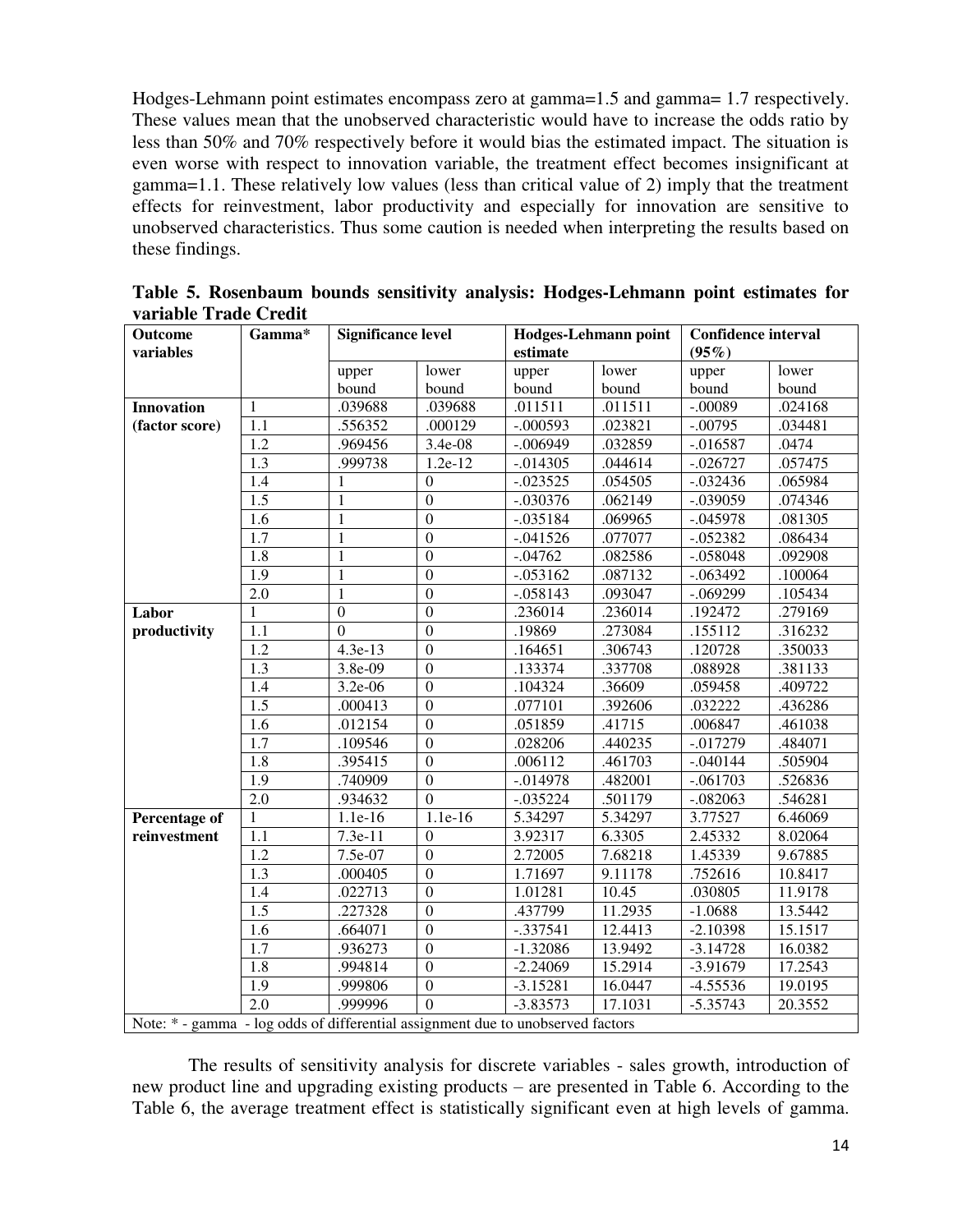This means that the average treatment effect estimated for these output variables are insensitive and robust to the presence of hidden bias.

| <b>Outcome</b>       | Gamma*         | <b>Mantel-Haenszel statistic</b> |                                                                             | <b>Significance level</b> |                     |  |
|----------------------|----------------|----------------------------------|-----------------------------------------------------------------------------|---------------------------|---------------------|--|
| variables            |                | overestimation                   | underestimation                                                             | overestimation            | underestimation     |  |
|                      |                | of treatment                     | of treatment effect                                                         | of treatment              | of treatment effect |  |
|                      |                | effect                           |                                                                             | effect                    |                     |  |
| Sales growth         | 1              | 2.59199                          | 2.59199                                                                     | .004771                   | .004771             |  |
|                      | $\overline{c}$ | 8.32586                          | 13.6621                                                                     | $\mathbf{0}$              | $\Omega$            |  |
|                      | 3              | 14.8527                          | 20.3319                                                                     | $\Omega$                  | $\Omega$            |  |
|                      | 4              | 19.5811                          | 25.2127                                                                     | $\Omega$                  | $\Omega$            |  |
|                      | 5              | 23.3252                          | 29.1111                                                                     | $\Omega$                  | $\boldsymbol{0}$    |  |
|                      | 6              | 26.4452                          | 32.3851                                                                     | $\mathbf{0}$              | $\overline{0}$      |  |
|                      | $\overline{7}$ | 29.1326                          | 35.2259                                                                     | $\Omega$                  | $\Omega$            |  |
| <b>Introducing a</b> |                | 5.82678                          | 5.82678                                                                     | 2.8e-09                   | 2.8e-09             |  |
| new product          | $\overline{2}$ | 4.79182                          | 16.7106                                                                     | 8.3e-07                   | $\overline{0}$      |  |
|                      | 3              | 11.0985                          | 23.3149                                                                     | $\Omega$                  | $\boldsymbol{0}$    |  |
|                      | 4              | 15.6576                          | 28.1623                                                                     | $\mathbf{0}$              | $\Omega$            |  |
|                      | 5              | 19.2689                          | 32.038                                                                      | $\mathbf{0}$              | $\boldsymbol{0}$    |  |
|                      | 6              | 22.2835                          | 35.2928                                                                     | $\mathbf{0}$              | $\boldsymbol{0}$    |  |
|                      | $\overline{7}$ | 24.8871                          | 38.1148                                                                     | $\Omega$                  | $\Omega$            |  |
| <b>Upgrading</b>     |                | 5.60945                          | 5.60945                                                                     | 1.0e-08                   | 1.0e-08             |  |
| existing             | $\overline{2}$ | 5.19933                          | 16.6642                                                                     | 1.0e-07                   | $\overline{0}$      |  |
| product              | 3              | 11.6133                          | 23.3612                                                                     | $\mathbf{0}$              | $\mathbf{0}$        |  |
|                      | $\overline{4}$ | 16.2355                          | 28.2737                                                                     | $\boldsymbol{0}$          | $\overline{0}$      |  |
|                      | 5              | 19.88                            | 32.2016                                                                     | $\mathbf{0}$              | $\overline{0}$      |  |
|                      | 6              | 22.9057                          | 35.5012                                                                     | $\mathbf{0}$              | $\boldsymbol{0}$    |  |
|                      |                | 25.503                           | 38.3633                                                                     | $\Omega$                  | $\Omega$            |  |
|                      |                |                                  | Note: * - gamma - odds of differential assignment due to unobserved factors |                           |                     |  |

**Table 6. Mantel-Haenszel bounds sensitivity analysis for variable Trade Credit** 

Summarizing, the sensitivity analysis of the impact of trade credit on firm's performance variables shows mixed results. While some output variables are sensitive to hidden bias the other are quite robust with respect to potential impact of unobserved characteristics. However, one should realize that sensitivity analysis doesn't reveal the existence of hidden biases per se; rather it indicates how the treatment effect can be influenced by these biases.

## **6. Conclusions**.

The purpose of this paper was to analyze the impact of trust-based relations on firm's performance in transition economies. We use trade credit as a proxy of trust-based relations in this study. In particular, the question we seek to address in this study was, "does trade credit to customers improve business performance of firms that provide it?" The answer to this question may have important implication for the development of best business relation practices for the firms in countries in transition. However, an empirical test of this issue has not been implemented to the moment because of the complications involved in establishing of a causal link between trust-based relations and business performance. We address this problem by using propensity score matching method to establish counterfactuals for firms that provide trade credit to their customers, and matching these companies with similar firms that don't trust their customers based on characteristics that affect both the probability of choice for providing trade credit and business performance outcomes. Specifically, we employed covariates that reflect trust of economic agents to the legal system as well as to information provided by networks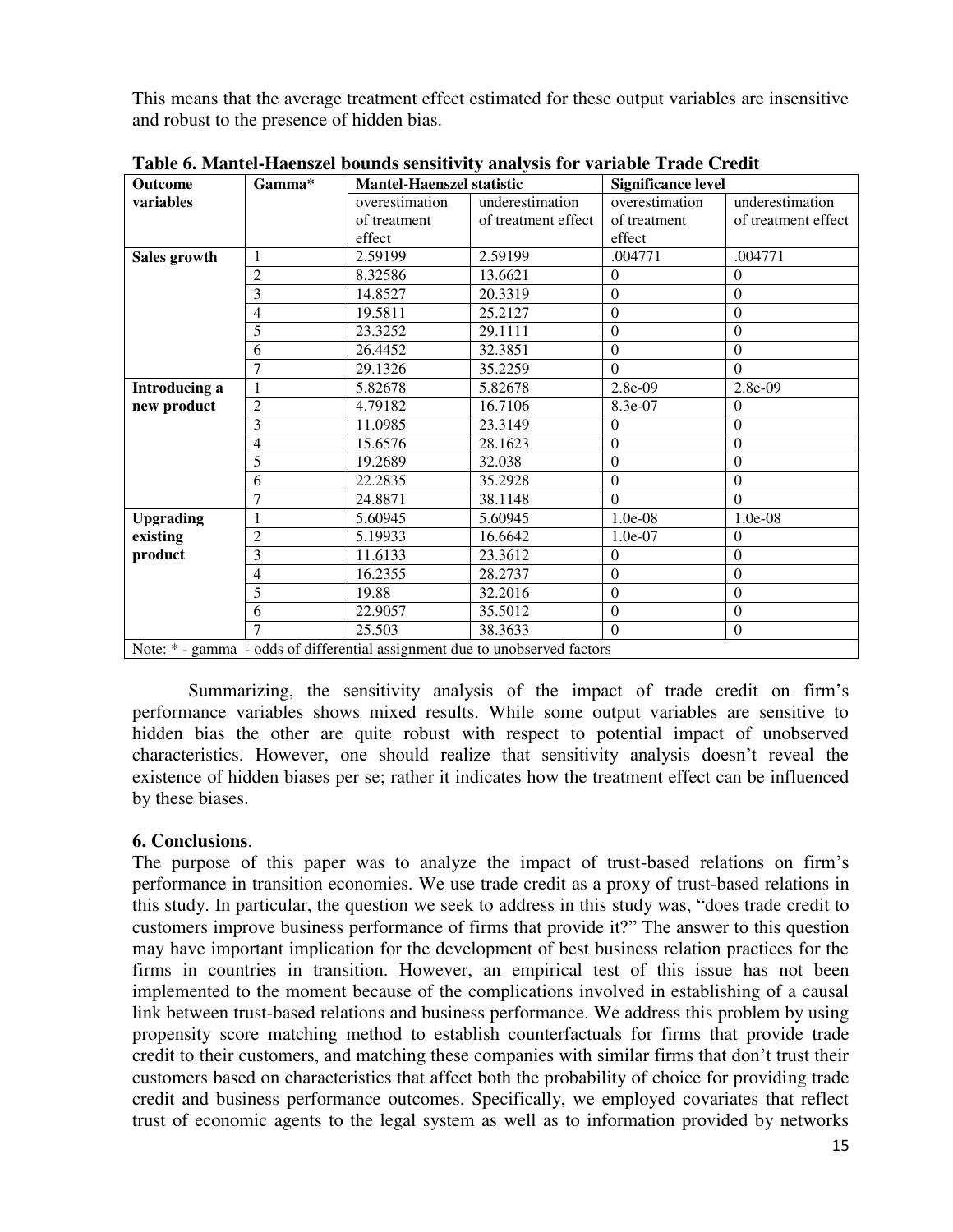from friend, relatives, colleagues, partners, business associations and government agencies; degree of competition and pressure on the firm to innovate from customers, domestic and foreign competitors; variables that reflect experience of the firms in dealing with partners and a couple of financial indicators; industry and country controls. The study was conducted using data from a large survey of firms across 28 transition economies.

The main contribution of this study is that it provides new empirical insights into the casual link between trust-based relations and business performance of firms in transition economies. The results of the study suggest that informal trust-based institutions of contract governance represent an important way for enhancing of business performance in transition economies. To say distinctly, our findings indicate that in transition economies trade credits positively affect the business performance of firms. In particular, trust-based relations are associated with increased sales. They provide incentives for more intensive innovation activities and ensure higher labor productivity rates. The firms that trust their partners are characterized by larger proportions of reinvested profits as well. The main explanation of these findings is that developing of trust among economic agents allows for reduction of transaction costs, stimulates learning and continuous improvement; makes incentives for innovative activities (Sako, 2002) and thus it helps firms in enhancing of their overall business performance. Though, trust-based relations always contain a potential threat of inefficiencies that can arise when low-cost new entrant is excluded (McMillan and Woodruff, 1999), our results suggest that in the end such relationships are beneficial for firms in transition.

The data used in the analysis is well-balanced that makes the results of the study more reliable. However, the sensitivity test indicates that while the estimated effects of trade credit on some indicators of business performance is quite robust, its impacts on the other outcomes are rather sensitive to hidden bias. Another limitation of the study is that it employs only one proxy for trust-based relations and a limited number of performance outcomes indicators.

Thus, for the future research, we propose to investigate the casual links between trustbased relationships and business performance using alternative methods, including instrumental variables technique; employing various proxies for trust and diverse outcome variables. This will allow to supplement the propensity score matching procedure used in this study and to verify the robustness of our findings.

#### **References.**

- 1. Arrow, K.J. (1969) "The Organization of Economic Activity: Issues Pertinent to the Choice of Market versus Non- Market Allocation," in: *The Analysis and Evaluation of Public Expenditures: The PBB-System*, Joint Economic Committee, 91-st Cong., 1-st sess. (Washington D.C.: Government Printing Office).
- 2. Arrow, K.J. (1974) *The Limits of Organization* (New York: Norton).
- 3. Becker, S.O., and M. Caliendo (2007) "Sensitivity analysis for average treatment effects", *The Stata Journal*, 7(1), 71-83.
- 4. Berulava G. and D. Lezhava (2008) "The Impact of Trust on the Mode of Transaction Governance between Manufacturer and Distributor: Evidence from Georgia", *Eurasian Journal of Business and Economics*, Volume 1, № 2 (November), pp.1-32.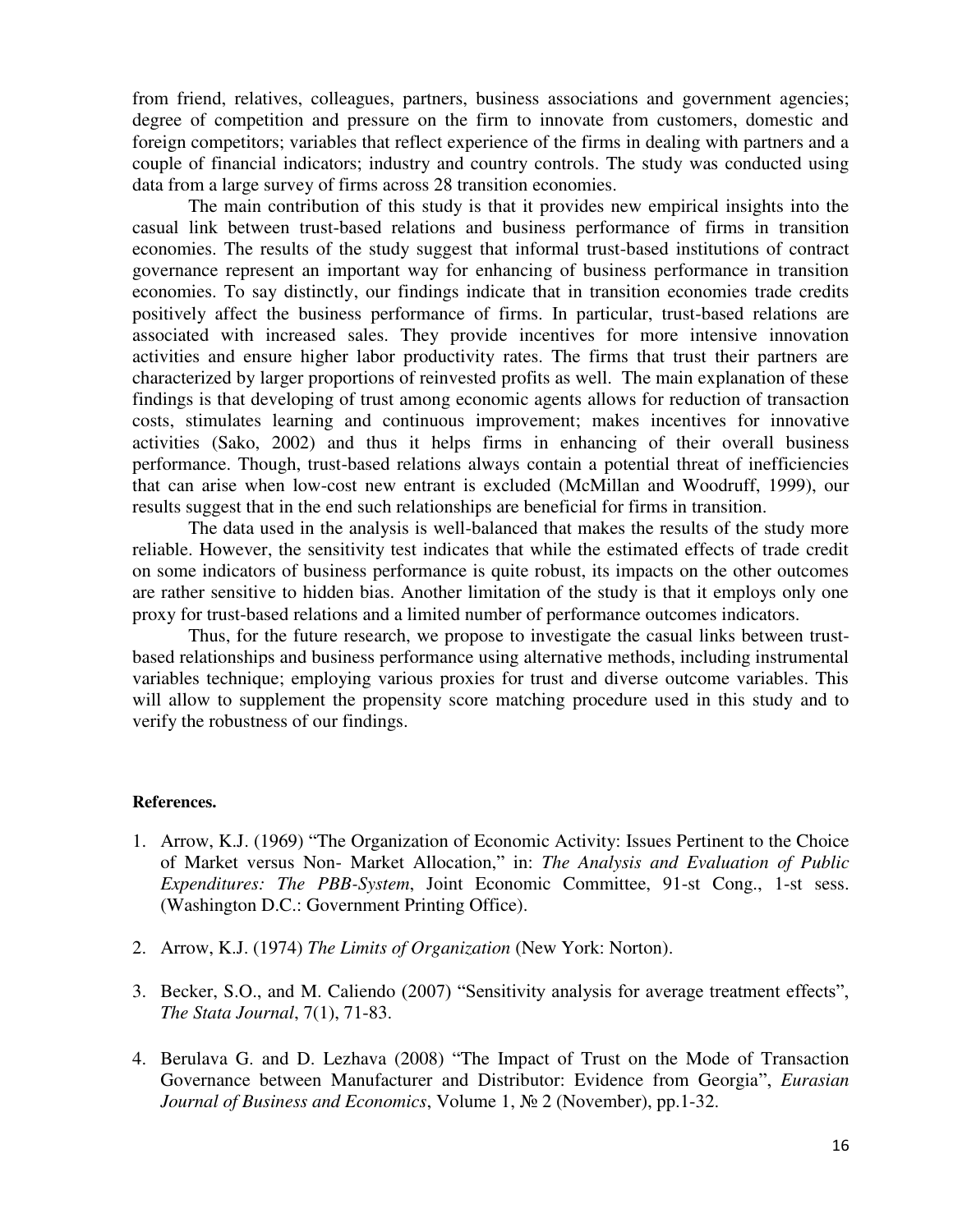- 5. Bradach, J.L. and R.G. Eccles (1989) "Price, Authority, and Trust: From Ideal Types to Plural Forms," *Annual Review of Sociology* **15**, 97–118.
- 6. Carlin W., M. E. Schaffer and P. Seabright (2004). "A Minimum Rivalry: Evidence from Transition Economies on the importance of Competition for Innovation and Growth", William Davidson Institute, working paper №. 670.
- 7. DiPrete, T. and Gangl, M. (2004). 'Assessing bias in the estimation of causal effects: Rosenbaum bounds on matching estimators and instrumental variables estimation with imperfect instruments', *Sociological Methodology*, 34 (1), pp. 271-310.
- 8. Dyer, J. H. and W. Chu (2003) "The Role of Trustworthiness in Reducing Transaction Costs and Improving Performance: Empirical Evidence from the United States, Japan and Korea." Organization Science. Jan/Feb, Vol. 14 Issue 1, pp: 57-68.
- 9. Dyer, J. H. (1996) "[Does Governance Matter? Keiretsu](http://web.ebscohost.com/ehost/viewarticle?data=dGJyMPPp44rp2%2fdV0%2bnjisfk5Ie46bRRrq%2buS7Ck63nn5Kx95uXxjL6srUmxpbBIr6meS7inrlKyrp5Zy5zyit%2fk8Xnh6ueH7N%2fiVaunskm0rK5Nr6yyPurX7H%2b72%2bw%2b4ti7evPepIzf3btZzJzfhruqskuzra5JpNztiuvX8lXk6%2bqE8tv2jAAA&hid=121) Alliances and Asset Specificity as [Sources of Japanese Competitive Advantage."](http://web.ebscohost.com/ehost/viewarticle?data=dGJyMPPp44rp2%2fdV0%2bnjisfk5Ie46bRRrq%2buS7Ck63nn5Kx95uXxjL6srUmxpbBIr6meS7inrlKyrp5Zy5zyit%2fk8Xnh6ueH7N%2fiVaunskm0rK5Nr6yyPurX7H%2b72%2bw%2b4ti7evPepIzf3btZzJzfhruqskuzra5JpNztiuvX8lXk6%2bqE8tv2jAAA&hid=121) *Organization Science*. Nov/Dec96, Vol. 7 Issue 6, pp: 649-666.
- 10. Granovetter, M. (1985) "Economic Action and Social Structure: The Problem of Embeddedness," *The American Journal of Sociology* **91** (3), 481–510.
- 11. Heide**,** J. B. and G. John (1992) ["Do Norms Matter in Marketing Relationships?"](http://web.ebscohost.com/ehost/viewarticle?data=dGJyMPPp44rp2%2fdV0%2bnjisfk5Ie46bRRrq%2buS7Ck63nn5Kx95uXxjL6srUm0pbBIr6meTrimslKzq55Zy5zyit%2fk8Xnh6ueH7N%2fiVauts0qwrbJRrq%2bkhN%2fk5VXj5KR84LPgjeac8nnls79mpNfsVbeorlCxp65OtKukfu3o63nys%2bSN6uLyffbq&hid=114) *Journal of Marketing*, Vol. 56 Issue 2, pp: 32-44.
- 12. Helper, S. and M. Sako (1995) "Supplier Relations in the Auto Industry in Japan and the USA: Are they Converging?" *Sloan Management Review*, (Spring), pp: 77-84.
- 13. Hendley, K., P. Murrell, and R. Ryterman (1998) "Law, Relationships, and Private Enforcement: Transactional Strategies of Russian Enterprises," *WDI Working Paper* No.72, November.
- 14. Johnson S., J. McMillan and C. Woodruff (1999). "Contract Enforcement in Transition," *CESifo Working Paper Series, WP №211.*
- 15. Johnson S., J. McMillan and C. Woodruff (2002). "Property Rights and Finance," *American Economic Review*, Vol. 92 (5), pp. 1335-1356.
- 16. Lavie D., P. R. Haunschild, and P. Khanna (2012) "[Organizational differences, relational](http://web.ebscohost.com/ehost/viewarticle?data=dGJyMPPp44rp2%2fdV0%2bnjisfk5Ie46bRRrq%2buS7Ck63nn5Kx95uXxjL6srUm0pbBIr6meTbipt1KzqJ5Zy5zyit%2fk8Xnh6ueH7N%2fiVauts0qwrbJRrq%2bkhN%2fk5VXj5KR84LPgjeac8nnls79mpNfsVbaotEm0prNKpNztiuvX8lXk6%2bqE8tv2jAAA&hid=114)  [mechanisms, and alliance performance."](http://web.ebscohost.com/ehost/viewarticle?data=dGJyMPPp44rp2%2fdV0%2bnjisfk5Ie46bRRrq%2buS7Ck63nn5Kx95uXxjL6srUm0pbBIr6meTbipt1KzqJ5Zy5zyit%2fk8Xnh6ueH7N%2fiVauts0qwrbJRrq%2bkhN%2fk5VXj5KR84LPgjeac8nnls79mpNfsVbaotEm0prNKpNztiuvX8lXk6%2bqE8tv2jAAA&hid=114) *Strategic Management Journal*, Vol. 33 Issue 13, pp: 1453-1479.
- 17. Lewis, D.J. and A. Weigert (1985) "Trust as a Social Reality," *Social Forces* **63** (4), 967– 985.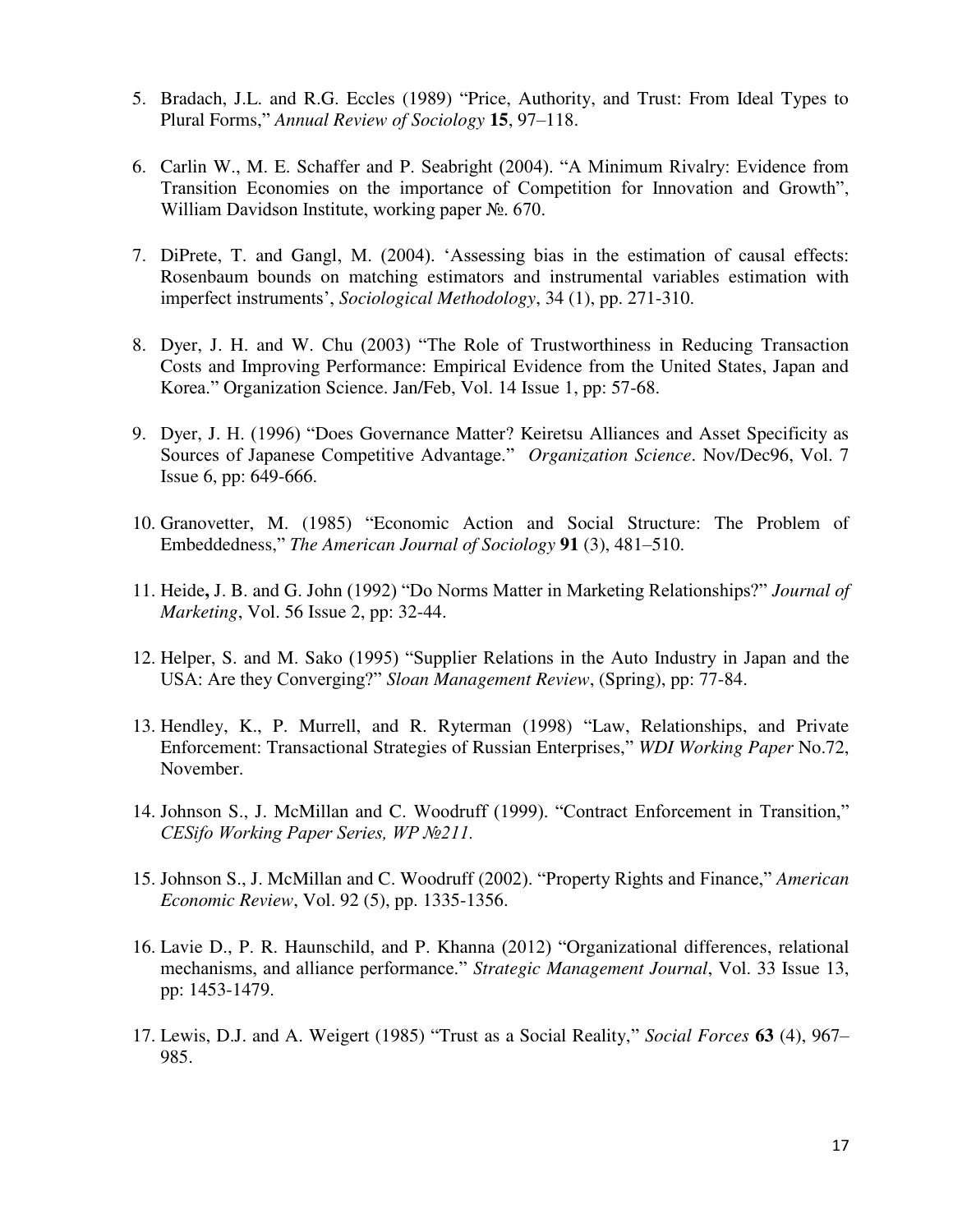- 18. Macaulay, S. (1963) "Non-Contractual Relations in Business: A Preliminary Study," *American Sociological Review* **28** (1), 55–67.
- 19. Mantel, N. and W. Haenszel (1959), "Statistical Aspects of the Analysis of Data from Retrospective Studies of Disease", Journal of the National Cancer Institute 22(4), 719-748.
- 20. McMillan, J. and C. Woodruff (1999) "Interfirm Relationships and Informal Credit in Vietnam," *Quarterly Journal of Economics*, No. 114, November, 1285–1320.
- 21. Nguyen, N. P. and N. T. Liem (2013) "Inter-Firm Trust [Production: Theoretical](http://web.ebscohost.com/ehost/viewarticle?data=dGJyMPPp44rp2%2fdV0%2bnjisfk5Ie46bRRrq%2buS7Ck63nn5Kx95uXxjL6srUm0pbBIr6meTbipt1KzqJ5Zy5zyit%2fk8Xnh6ueH7N%2fiVauts0qwrbJRrq%2bkhN%2fk5VXj5KR84LPgjeac8nnls79mpNfsVbatrky0r7dQpNztiuvX8lXk6%2bqE8tv2jAAA&hid=114)  [Perspectives."](http://web.ebscohost.com/ehost/viewarticle?data=dGJyMPPp44rp2%2fdV0%2bnjisfk5Ie46bRRrq%2buS7Ck63nn5Kx95uXxjL6srUm0pbBIr6meTbipt1KzqJ5Zy5zyit%2fk8Xnh6ueH7N%2fiVauts0qwrbJRrq%2bkhN%2fk5VXj5KR84LPgjeac8nnls79mpNfsVbatrky0r7dQpNztiuvX8lXk6%2bqE8tv2jAAA&hid=114) International Journal of Business & Management, Vol. 8 Issue 7, pp: 46-54.
- 22. North, D. C. (1990). *Institutions, Institutional Change and Economic Performance*. Cambridge: Cambridge University Press.
- 23. Poppo L. and T. Zenger (2002) "Do Formal Contracts and Relational Governance Function as Substitutes or Complements?" *Strategic Management Journal*, 23, pp. 707-725.
- 24. Raiser, M., R. Allan, and F. Steves (2004) "Trust in Transition: Cross Country and Firm Evidence," *Working Paper* No.640 (Ann Arbor: The William Davidson Institute, University of Michigan).
- 25. Rosenbaum, P. R., and D. B. Rubin (1983) "The Central Role of Propensity Score in Observational Studies for Causal Effects," *Biometrika*, Vol. 70(1), pp. 41-55.
- 26. Rosenbaum, P. R. (2002) *Observational Studies.* New York: Springer.
- 27. Sako, M. (2002) "Does Trust Improve Business Performance?" in: Christel Lane and Reinhard Bachmann, eds., *Trust Within and Between Organizations*: *Conceptual Issues and Empirical Applications* (Oxford: Oxford University Press).
- 28. Steer, L. and K. Sen (2010) "Formal and Informal [Institutions in a Transition Economy:](http://web.ebscohost.com/ehost/viewarticle?data=dGJyMPPp44rp2%2fdV0%2bnjisfk5Ie46bRRrq%2buS7Ck63nn5Kx95uXxjL6srUm0pbBIr6meTbipt1KzqJ5Zy5zyit%2fk8Xnh6ueH7N%2fiVauts0qwrbJRrq%2bkhN%2fk5VXj5KR84LPfiOac8nnls79mpNfsVbOqr0ixqrNRpNztiuvX8lXk6%2bqE8tv2jAAA&hid=114)  [The Case of Vietnam."](http://web.ebscohost.com/ehost/viewarticle?data=dGJyMPPp44rp2%2fdV0%2bnjisfk5Ie46bRRrq%2buS7Ck63nn5Kx95uXxjL6srUm0pbBIr6meTbipt1KzqJ5Zy5zyit%2fk8Xnh6ueH7N%2fiVauts0qwrbJRrq%2bkhN%2fk5VXj5KR84LPfiOac8nnls79mpNfsVbOqr0ixqrNRpNztiuvX8lXk6%2bqE8tv2jAAA&hid=114) *World Development*, Vol. 38 Issue 11, pp: 1603-1615.
- 29. Wang Eric, Tai Jeffrey and Varun Grover (2013) "Examining the Relational Benefits of Improved Interfirm Information Processing Capability in Buyer-Supplier Dyads." *MIS Quarterly*, Vol. 37 Issue 1, pp: 149-173.
- 30. Wang, Xuehua and Zhilin Yang (2013) "[Inter-firm opportunism: a meta-analytic review](http://web.ebscohost.com/ehost/viewarticle?data=dGJyMPPp44rp2%2fdV0%2bnjisfk5Ie46bRRrq%2buS7Ck63nn5Kx95uXxjL6srUm0pbBIr6meTLirtlKvr55Zy5zyit%2fk8Xnh6ueH7N%2fiVauts0qwrbJRrq%2bkhN%2fk5VXj5KR84LPgjeac8nnls79mpNfsVbarskuwrrJNpNztiuvX8lXk6%2bqE8tv2jAAA&hid=114)  [and assessment of its antecedents and effect on performance."](http://web.ebscohost.com/ehost/viewarticle?data=dGJyMPPp44rp2%2fdV0%2bnjisfk5Ie46bRRrq%2buS7Ck63nn5Kx95uXxjL6srUm0pbBIr6meTLirtlKvr55Zy5zyit%2fk8Xnh6ueH7N%2fiVauts0qwrbJRrq%2bkhN%2fk5VXj5KR84LPgjeac8nnls79mpNfsVbarskuwrrJNpNztiuvX8lXk6%2bqE8tv2jAAA&hid=114) *Journal of Business & Industrial Marketing*, Vol. 28 Issue 2, pp: 137-146.
- 31. World Bank (2001). *World Development Report 2002: Building Institutions for Markets*. The World Bank, Washington DC.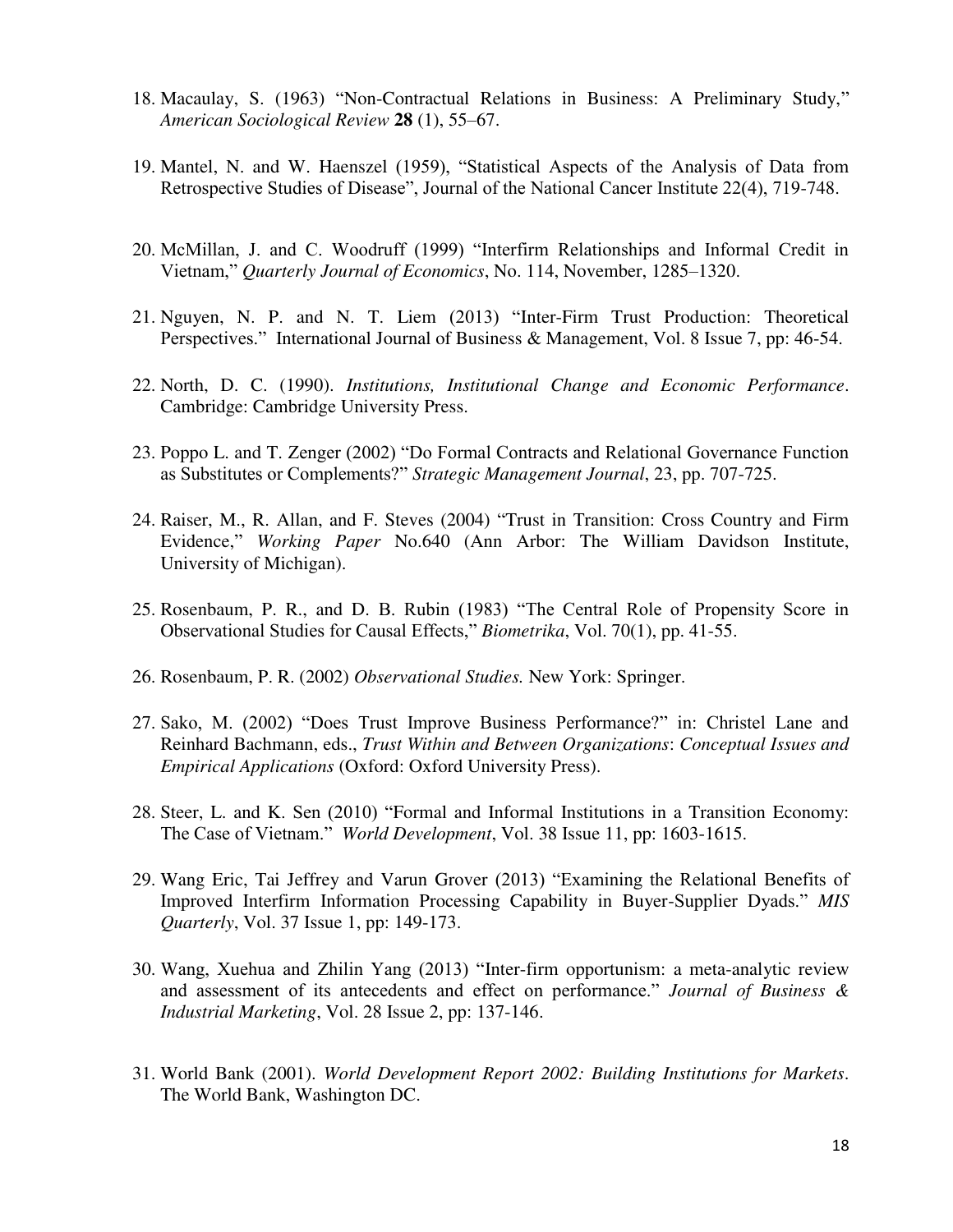- 32. World Bank (2002). *Transition – The First Ten Years: Analysis and Lessons for Eastern Europe and the Former Soviet Union.* The World Bank, Washington DC.
- 33. Zheng Zhou Kevin, Laura Poppo and Zhilin Yang (2008) "Relational Ties or Customized Contracts? An Examination of Alternative Governance Choices in China," *Journal of International Business Studies*, Vol. 39, No. 3 (Apr. - May), pp. 526-534.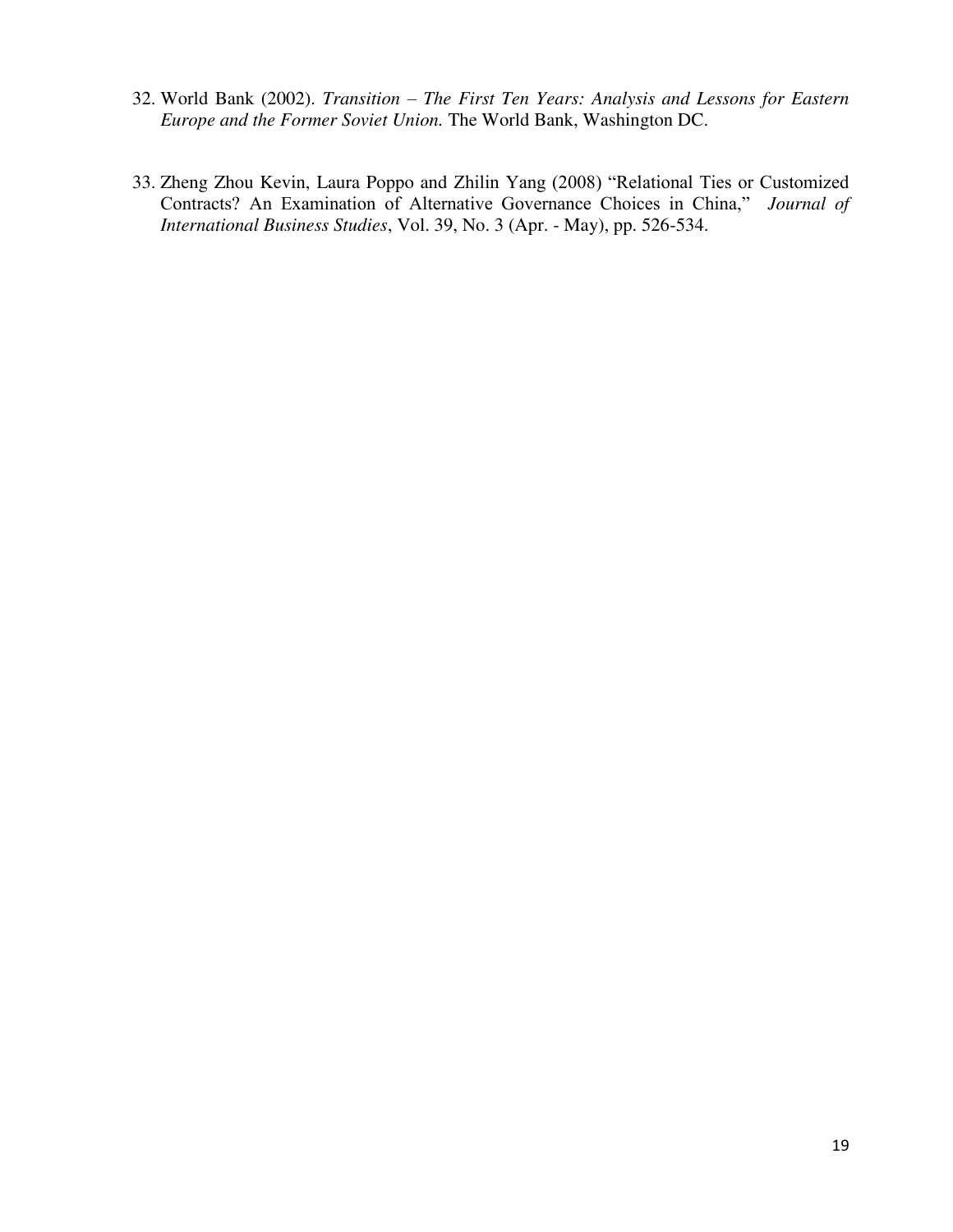## **APPENDIX.**

|                                                                                                                               | Developing     | Developing     | Upgrading an | Obtained a new        |
|-------------------------------------------------------------------------------------------------------------------------------|----------------|----------------|--------------|-----------------------|
|                                                                                                                               | successfully a | successfully a | existing     | quality accreditation |
|                                                                                                                               | major new      | major new      | product      | (ISO 9000, 9002 or    |
|                                                                                                                               | product        | product        | line/service | 14,000, AGCCP,        |
|                                                                                                                               | line/service   | line/service   |              | etc)                  |
| Developing successfully a                                                                                                     | 1.000          | $,428***$      | $,125***$    | $.179***$             |
| major new product line/service                                                                                                |                |                |              |                       |
| Upgrading an existing product                                                                                                 | $.428***$      | 1,000          | $.119***$    | $0.169***$            |
| line/service                                                                                                                  |                |                |              |                       |
| Creating a new joint venture                                                                                                  | $.125***$      | $,119***$      | 1,000        | $,122***$             |
| with foreign partner                                                                                                          |                |                |              |                       |
| Obtained a new quality                                                                                                        | $.179***$      | $.169***$      | $.122***$    | 1,000                 |
| accreditation (ISO 9000, 9002                                                                                                 |                |                |              |                       |
| or 14,000, AGCCP, etc)                                                                                                        |                |                |              |                       |
| Notes: *** - significant at $p \le 0.01$ level; ** - significant at $p \le 0.05$ level; * - significant at $p \le 0.1$ level. |                |                |              |                       |

## **Table A1.1. Innovation: Correlation Matrix**

## **Table A1.2. Innovation: KMO and Bartlett's Test**

| Kaiser-Meyer-Olkin Measure of Sampling Adequacy. | .586               |          |
|--------------------------------------------------|--------------------|----------|
| Bartlett's Test of Sphericity                    | Approx. Chi-Square | 2659.955 |
|                                                  | Degrees of freedom |          |
|                                                  | Significance       | .000     |

#### **Table A1.3. Innovation: Communalities**

|                                                                 | Initial | Extraction |
|-----------------------------------------------------------------|---------|------------|
| Developing successfully a major new product line/service        | 1.000   | .653       |
| Upgrading an existing product line/service                      | 1.000   | ,622       |
| Creating a new joint venture with foreign partner               | 1.000   | ,708       |
| Obtained a new quality accreditation (ISO 9000, 9002 or 14,000, | 1.000   | ,540       |
| AGCCP, etc)                                                     |         |            |

## **Table A1.4. Innovation: Total Variance Explained**

| Component | Initial Eigenvalues |            |            |       | <b>Extraction Sums of Squared Loadings</b> |            |
|-----------|---------------------|------------|------------|-------|--------------------------------------------|------------|
|           | Total               | Percent of | Cumulative | Total | Percent of                                 | Cumulative |
|           |                     | Variance   | percent    |       | Variance                                   | percent    |
|           | .,610               | 40.258     | 40.258     | 1.610 | 40.258                                     | 40,258     |
|           | ,951                | 23,786     | 64,044     |       |                                            |            |
|           | ,866                | 21,657     | 85,701     |       |                                            |            |
|           | ,572                | 14,299     | 100,000    |       |                                            |            |

## **Table A1.5. Innovation: Component Matrix**

| <b>Variables</b>                                                            | Component |
|-----------------------------------------------------------------------------|-----------|
|                                                                             |           |
| Developing successfully a major new product line/service                    | 770       |
| Upgrading an existing product line/service                                  | .763      |
| Creating a new joint venture with foreign partner                           | .410      |
| Obtained a new quality accreditation (ISO 9000, 9002 or 14,000, AGCCP, etc) | .518      |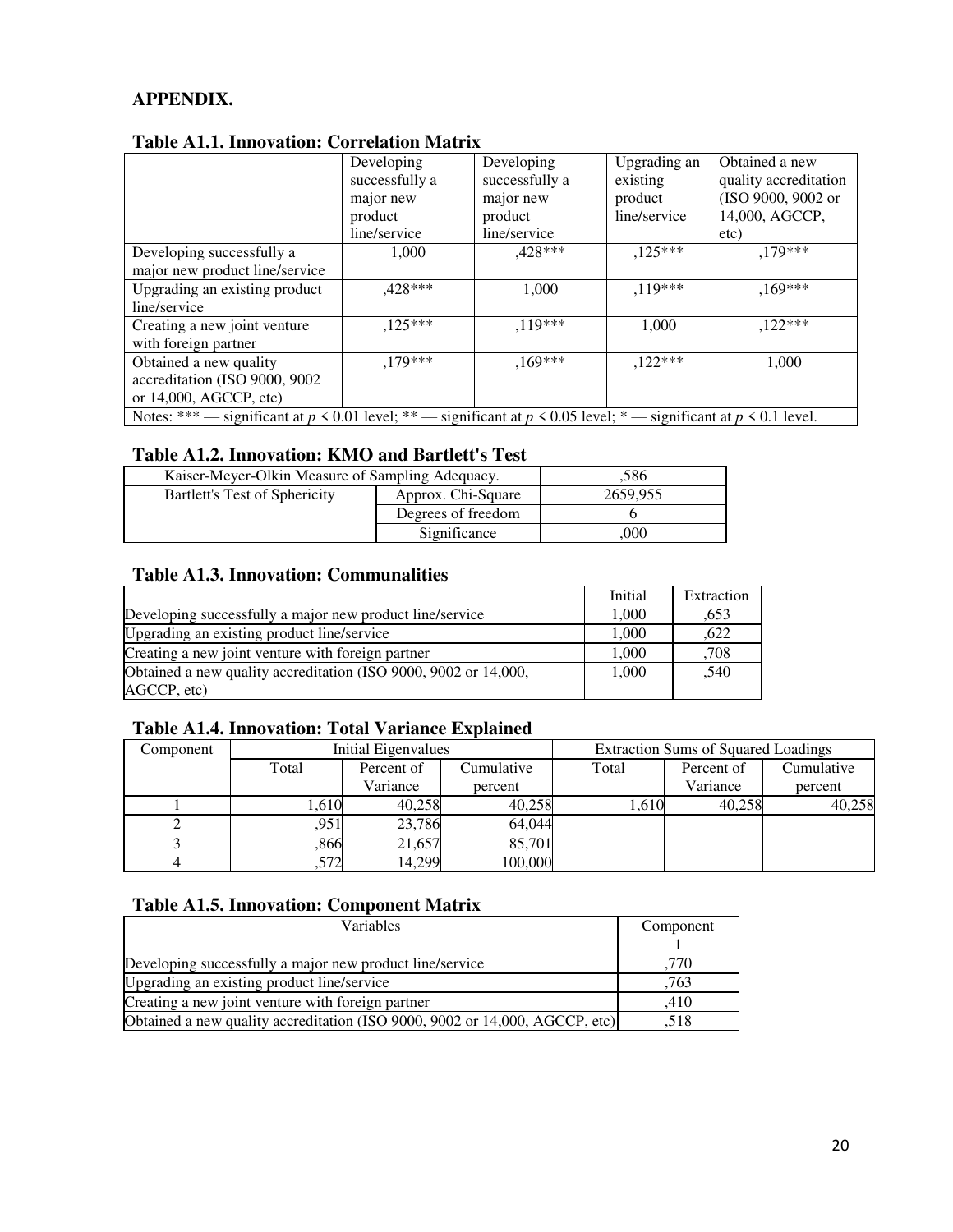## **Table A2.1. Legal System: Correlation Matrix**

|                                                                                                                        | Court fair and | Court quick and | Court can enforce |  |
|------------------------------------------------------------------------------------------------------------------------|----------------|-----------------|-------------------|--|
|                                                                                                                        | honest         | affordable      |                   |  |
| Court fair and honest                                                                                                  | 1.000          | $.644***$       | $.543***$         |  |
| Court quick and affordable                                                                                             | $.644***$      | 1.000           | $,576***$         |  |
| Court can enforce                                                                                                      | $.543***$      | $.576***$       | 1.000             |  |
| Notes: *** - significant at $p \le 0.01$ level; ** - significant at $p \le 0.05$ level; * - significant at $p \le 0.1$ |                |                 |                   |  |
| level.                                                                                                                 |                |                 |                   |  |

## **Table A2.2. Legal System: KMO and Bartlett's Test**

| Kaiser-Meyer-Olkin Measure of Sampling Adequacy. | .707               |          |
|--------------------------------------------------|--------------------|----------|
| Bartlett's Test of Sphericity                    | Approx. Chi-Square | 7986,335 |
|                                                  | Degrees of freedom |          |
|                                                  | Significance       | .000     |

## **Table A2.3. Legal System: Communalities**

|                            | Initial | Extraction |
|----------------------------|---------|------------|
| Court fair and honest      | .000    | 736        |
| Court quick and affordable | .000    | 762        |
| Court can enforce          | .000    | .678       |

## **Table A2.4. Legal System: Total Variance Explained**

| Component | Initial Eigenvalues |            |            | <b>Extraction Sums of Squared Loadings</b> |            |            |
|-----------|---------------------|------------|------------|--------------------------------------------|------------|------------|
|           | Total               | Percent of | Cumulative | Total                                      | Percent of | Cumulative |
|           |                     | Variance   | percent    |                                            | Variance   | percent    |
|           | 2.177               | 72,551     | 72,551     | 2.177                                      | 72.551     | 72,551     |
|           | 471                 | 15.694     | 88.246     |                                            |            |            |
|           | ,353                | 1.754      | 100.000    |                                            |            |            |

## **Table A2.5. Legal System: Component Matrix**

| Variables                  | Component |
|----------------------------|-----------|
|                            |           |
| Court fair and honest      |           |
| Court quick and affordable |           |
| Court can enforce          | 624       |

## **Table A3.1. Network Variables: Correlation Matrix**

|                                                                                                                               | Family    | Employees | Customer/ | Government | <b>Business</b> | Trade fairs |
|-------------------------------------------------------------------------------------------------------------------------------|-----------|-----------|-----------|------------|-----------------|-------------|
|                                                                                                                               | and       | and       | suppliers | agencies   | associati       | /others     |
|                                                                                                                               | friend    | managers  | network   | networks   | ons             | network     |
|                                                                                                                               | networks  | networks  |           |            | network         |             |
| Family and friend                                                                                                             | 1,000     | $,475***$ | $,314***$ | $,143***$  | $,206***$       | $.155***$   |
| networks                                                                                                                      |           |           |           |            |                 |             |
| Employees and managers                                                                                                        | $,475***$ | 1,000     | ,378***   | $,377***$  | ,423***         | $,326***$   |
| networks                                                                                                                      |           |           |           |            |                 |             |
| Customer/suppliers                                                                                                            | $,314***$ | $.378***$ | 1,000     | $,149***$  | $,265***$       | $,322***$   |
| network                                                                                                                       |           |           |           |            |                 |             |
| Government agencies                                                                                                           | $,143***$ | $.377***$ | $,149***$ | 1,000      | ,495***         | $,271***$   |
| networks                                                                                                                      |           |           |           |            |                 |             |
| <b>Business associations</b>                                                                                                  | $,206***$ | $,423***$ | $,265***$ | $,495***$  | 1,000           | $,519***$   |
| network                                                                                                                       |           |           |           |            |                 |             |
| Trade fairs / others                                                                                                          | $,155***$ | $,326***$ | $,322***$ | $,271***$  | $.519***$       | 1,000       |
| network                                                                                                                       |           |           |           |            |                 |             |
| Notes: *** — significant at $p \le 0.01$ level; ** — significant at $p \le 0.05$ level; * — significant at $p \le 0.1$ level. |           |           |           |            |                 |             |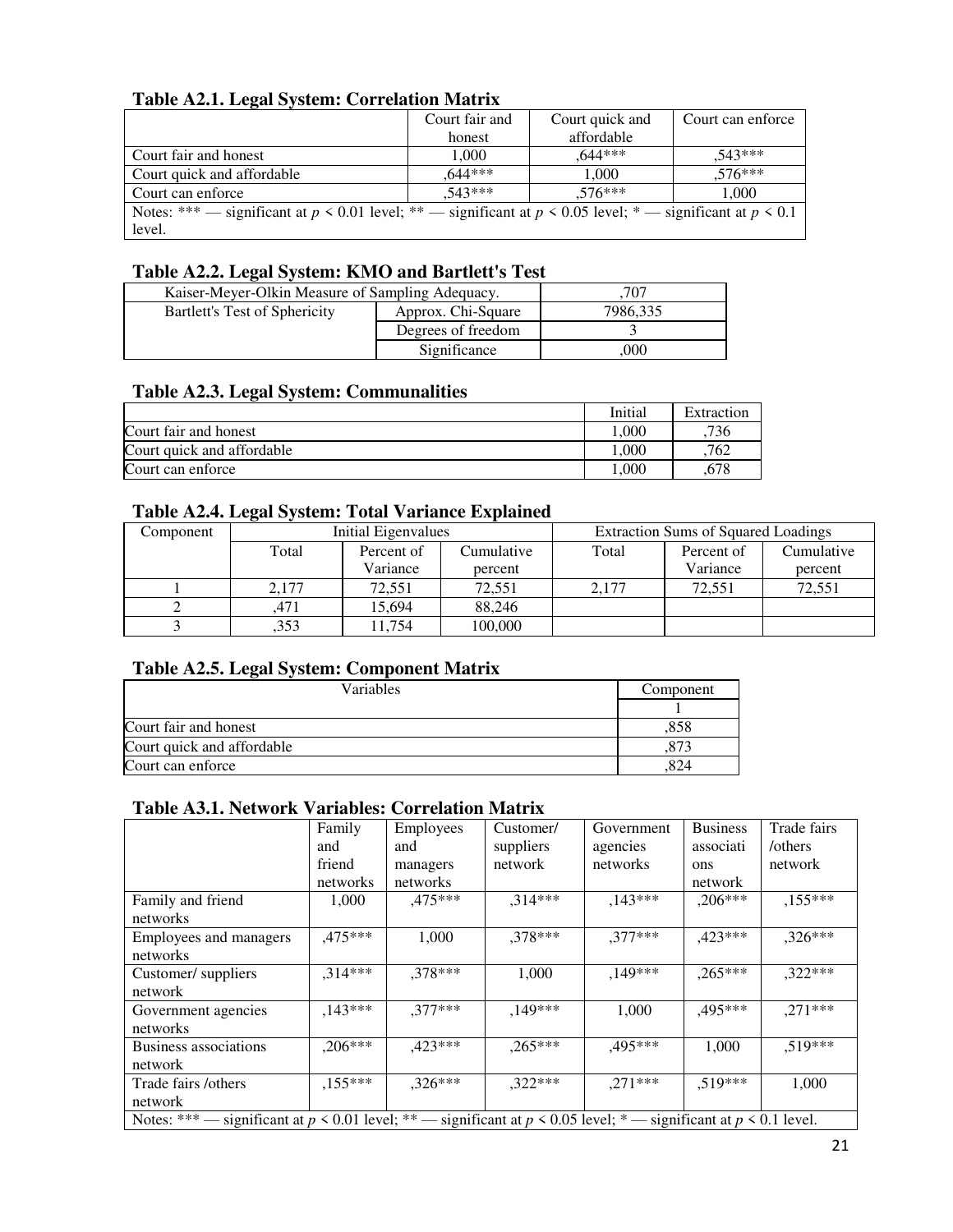|  |  | Table A3.2. Network Variables: KMO and Bartlett's Test |  |
|--|--|--------------------------------------------------------|--|
|--|--|--------------------------------------------------------|--|

| Kaiser-Meyer-Olkin Measure of Sampling Adequacy. | 734                |           |
|--------------------------------------------------|--------------------|-----------|
| Bartlett's Test of Sphericity                    | Approx. Chi-Square | 11694.514 |
|                                                  | Degrees of freedom |           |
|                                                  | Significance       | .000      |

## **Table A3.3. Network Variables: Communalities**

|                                 | Initial | Extraction |
|---------------------------------|---------|------------|
| Family and friend networks      | 1,000   | ,716       |
| Employees and managers networks | 1,000   | ,650       |
| Customer/suppliers network      | 1.000   | ,501       |
| Government agencies networks    | 1,000   | ,580       |
| Business associations network   | 1,000   | ,739       |
| Trade fairs / others network    | 1,000   | ,527       |

# **Table A3.4. Network Variables: Total Variance Explained**

| Component | <b>Initial Eigenvalues</b> |            |            |       | <b>Extraction Sums of Squared Loadings</b> |            |
|-----------|----------------------------|------------|------------|-------|--------------------------------------------|------------|
|           | Total                      | Percent of | Cumulative | Total | Percent of                                 | Cumulative |
|           |                            | Variance   | percent    |       | Variance                                   | percent    |
|           | 2.637                      | 43,953     | 43,953     | 2,637 | 43,953                                     | 43,953     |
|           | 1.077                      | 17.947     | 61,899     | 1,077 | 17.947                                     | 61,899     |
|           | .824                       | 13.740     | 75,640     |       |                                            |            |
|           | ,609                       | 10,158     | 85,798     |       |                                            |            |
|           | ,449                       | 7,488      | 93,286     |       |                                            |            |
|           | ,403                       | 6,714      | 100,000    |       |                                            |            |

## **Table A3.5. Network Variables: RotatedComponent Matrix**

| Variables                       |         | Component      |  |  |
|---------------------------------|---------|----------------|--|--|
|                                 |         | $\mathfrak{D}$ |  |  |
| Family and friend networks      | $-.005$ | ,846           |  |  |
| Employees and managers networks | ,417    | ,690           |  |  |
| Customer/ suppliers network     | ,194    | ,681           |  |  |
| Government agencies networks    | ,759    | ,065           |  |  |
| Business associations network   | ,838    | ,191           |  |  |
| Trade fairs / others network    | ,694    | ,211           |  |  |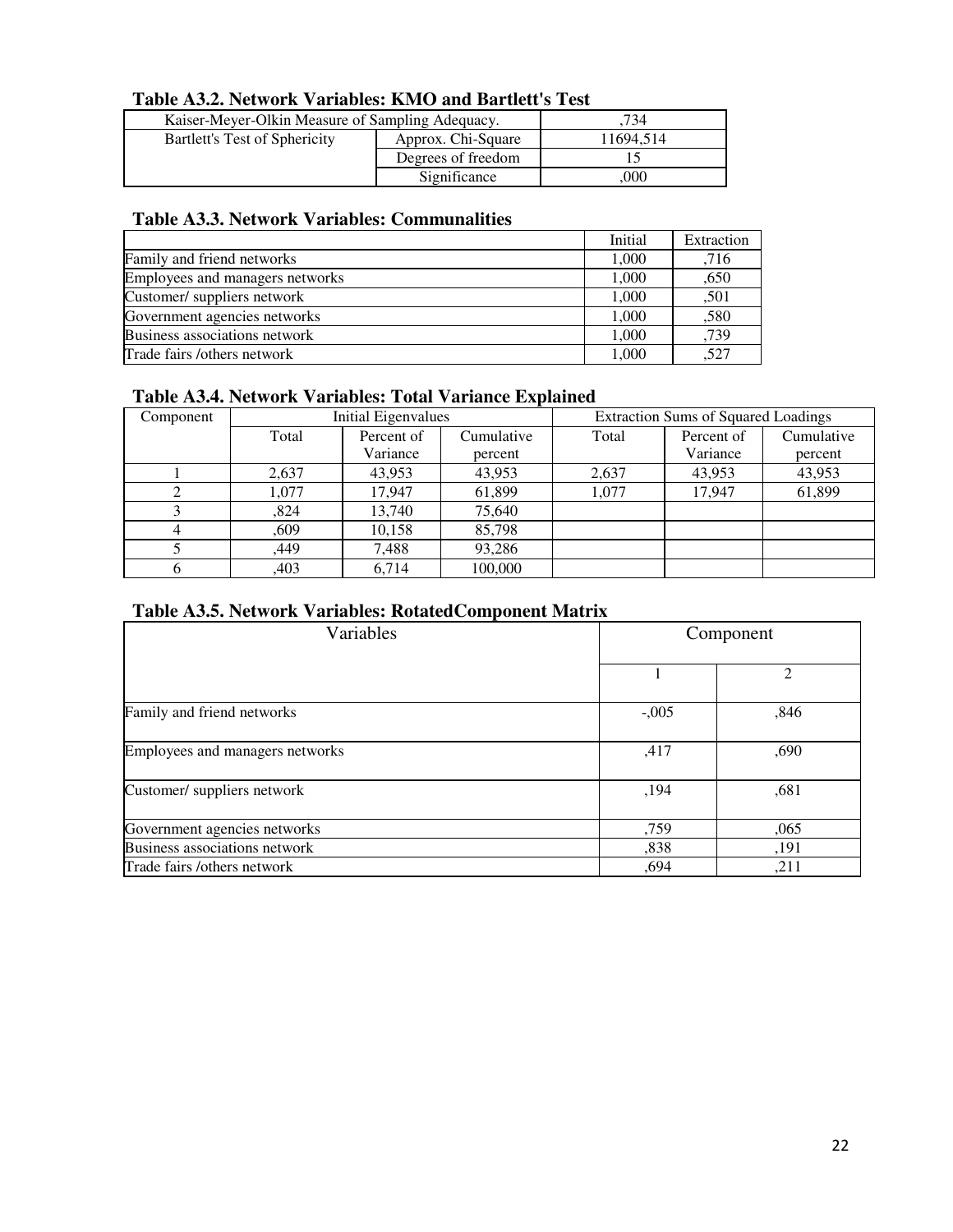| <b>Covariates</b>                                | Sales growth             |                          |                          | <b>Labor productivity</b> |                          |                          | <u> – 8</u><br>Percentage of |                          |                          | Innovation     |                |                |  |
|--------------------------------------------------|--------------------------|--------------------------|--------------------------|---------------------------|--------------------------|--------------------------|------------------------------|--------------------------|--------------------------|----------------|----------------|----------------|--|
|                                                  |                          |                          |                          |                           |                          |                          |                              | reinvestment             |                          |                |                |                |  |
|                                                  | $\%$                     | t-test                   |                          | $\%$ of                   | t-test                   |                          | $%$ of                       | $t$ -test                |                          | $\%$ of        | t-test         |                |  |
|                                                  | of                       | t                        | p-value                  | bias                      | t                        | p-value                  | bias                         | t                        |                          | bias           | t              |                |  |
|                                                  | bias                     |                          |                          |                           |                          |                          |                              |                          | $p-$<br>value            |                |                | $p-$<br>value  |  |
|                                                  | $-2.4$                   | $-0.79$                  | 0.428                    | $-1.2$                    | $-0.34$                  | 0.734                    | $-2.4$                       | $-0.72$                  | 0.470                    | $-4.5$         | $-1.46$        | 0.144          |  |
| Legal system                                     |                          |                          |                          |                           |                          |                          |                              |                          |                          |                |                |                |  |
| Narrow                                           | $-3.4$                   | $-1.12$                  | 0.262                    | $-4.2$                    | $-1.22$                  | 0.223                    | $-3.2$                       | $-0.99$                  | 0.324                    | $-3.7$         | $-1.21$        | 0.228          |  |
| networks                                         |                          |                          |                          |                           |                          |                          |                              |                          |                          |                |                |                |  |
| Broad networks                                   | $-1.3$                   | $-0.43$                  | 0.671                    | $-1.6$                    | $-0.46$                  | 0.643                    | $-1.2$                       | $-0.36$                  | 0.721                    | 0.4            | 0.12           | 0.901          |  |
| Internal                                         | 0.5                      | 0.14                     | 0.885                    | $-0.3$                    | $-0.08$                  | 0.936                    | $-0.7$                       | $-0.21$                  | 0.834                    | $-0.4$         | $-0.12$        | 0.908          |  |
| funds/working                                    |                          |                          |                          |                           |                          |                          |                              |                          |                          |                |                |                |  |
| capital                                          |                          |                          |                          |                           |                          |                          |                              |                          |                          |                |                |                |  |
| Internal                                         | 1.3                      | 0.40                     | 0.689                    | 0.7                       | 0.20                     | 0.841                    | $-0.7$                       | $-0.19$                  | 0.848                    | 1.0            | 0.31           | 0.754          |  |
| funds/new fixed                                  |                          |                          |                          |                           |                          |                          |                              |                          |                          |                |                |                |  |
| investment                                       |                          |                          |                          |                           |                          |                          |                              |                          |                          |                |                |                |  |
| Payment delay                                    | $-0.6$                   | $-0.19$                  | 0.850                    | $-0.9$                    | $-0.28$                  | 0.782                    | 0.2                          | 0.08                     | 0.940                    | 0.0            | 0.01           | 0.995          |  |
| Service                                          | 1.5                      | 0.51                     | 0.608                    | 1.1                       | 0.31                     | 0.753                    | 1.1                          | 0.34                     | 0.737                    | $-0.3$         | $-0.09$        | 0.927          |  |
| New                                              | 1.2                      | 0.38                     | 0.704                    | $2.0\,$                   | 0.59                     | 0.558                    | 1.3                          | 0.39                     | 0.69                     | 0.6            | 0.20           | 0.840          |  |
| Sales to                                         | $-2.2$                   | $-0.77$                  | 0.440                    | $-3.5$                    | $-1.03$                  | 0.305                    | $-2.4$                       | $-0.77$                  | 0.442                    | $-3.1$         | $-1.05$        | 0.296          |  |
| government                                       |                          |                          |                          |                           |                          |                          |                              |                          |                          |                |                |                |  |
| Sales to                                         | $-4.4$                   | $-1.24$                  | 0.215                    | $-3.8$                    | $-0.94$                  | 0.349                    | $-6.1$                       | $-1.53$                  | 0.127                    | $\blacksquare$ | $\omega$       | $\blacksquare$ |  |
| multinationals                                   |                          |                          |                          |                           |                          |                          |                              |                          |                          |                |                |                |  |
|                                                  |                          |                          |                          |                           |                          |                          |                              |                          |                          |                | $\mathbb{Z}^2$ |                |  |
| Customer                                         | 0.7                      | 0.24                     | 0.813                    | $\overline{1.7}$          | 0.48                     | 0.633                    | $\overline{2.3}$             | 0.69                     | 0.490                    | $\mathcal{L}$  |                | $\mathbf{L}$   |  |
| change                                           |                          |                          |                          |                           |                          |                          |                              |                          |                          |                |                |                |  |
| Competition_1                                    | $-0.4$                   | $-0.12$                  | 0.903                    | $-0.1$                    | $-0.03$                  | 0.979                    | 0.3                          | 0.11                     | 0.912                    | 1.6            | 0.54           | 0.586          |  |
| (no competitors)                                 |                          |                          |                          |                           |                          |                          |                              |                          |                          |                |                |                |  |
| Competition <sub><math>\overline{2}</math></sub> | $-1.1$                   | $-0.37$                  | 0.713                    | $-0.4$                    | $-0.11$                  | 0.911                    | 1.5                          | 0.45                     | 0.656                    | $-1.9$         | $-0.61$        | 0.543          |  |
| $(1-3)$                                          |                          |                          |                          |                           |                          |                          |                              |                          |                          |                |                |                |  |
| competitors)                                     |                          |                          |                          |                           |                          |                          |                              |                          |                          |                |                |                |  |
| Pressure from                                    | $\blacksquare$           | $\blacksquare$           | $\blacksquare$           | $\blacksquare$            | $\blacksquare$           | $\blacksquare$           | $\blacksquare$               | $\overline{\phantom{a}}$ | $\sim$                   | $-2.6$         | $-0.90$        | 0.367          |  |
| domestic                                         |                          |                          |                          |                           |                          |                          |                              |                          |                          |                |                |                |  |
| competitors_1                                    |                          |                          |                          |                           |                          |                          |                              |                          |                          |                |                |                |  |
| Pressure from                                    | $\sim$                   | $\sim$                   | $\mathbb{Z}^2$           | $\overline{\phantom{a}}$  | $\mathbb{Z}^2$           | $\blacksquare$           | $\omega$                     | $\sim$                   | $\sim$                   | $-0.1$         | $-0.04$        | 0.970          |  |
| domestic                                         |                          |                          |                          |                           |                          |                          |                              |                          |                          |                |                |                |  |
| competitors_2                                    |                          |                          |                          |                           |                          |                          |                              |                          |                          |                |                |                |  |
| Pressure from                                    | $\blacksquare$           | $\blacksquare$           | $\overline{\phantom{a}}$ | $\blacksquare$            | $\blacksquare$           | $\overline{\phantom{a}}$ | $\blacksquare$               | $\blacksquare$           | $\sim$                   | $-0.2$         | $-0.05$        | 0.959          |  |
| domestic                                         |                          |                          |                          |                           |                          |                          |                              |                          |                          |                |                |                |  |
| competitors_3                                    |                          |                          |                          |                           |                          |                          |                              |                          |                          |                |                |                |  |
| Pressure from                                    | $\blacksquare$           | $\overline{\phantom{a}}$ | $\overline{\phantom{a}}$ | $\overline{\phantom{a}}$  | $\overline{\phantom{a}}$ | $\overline{\phantom{a}}$ | $\blacksquare$               | $\overline{a}$           | $\overline{\phantom{a}}$ | $-1.2$         | $-0.40$        | 0.690          |  |
| foreign                                          |                          |                          |                          |                           |                          |                          |                              |                          |                          |                |                |                |  |
| competitors_1                                    |                          |                          |                          |                           |                          |                          |                              |                          |                          |                |                |                |  |
| Pressure from                                    | $\overline{\phantom{a}}$ | $\sim$                   | $\mathbb{Z}^2$           | $\mathbf{r}$              | $\mathbb{Z}^2$           | $\sim$                   | $\overline{\phantom{a}}$     | $\mathbb{Z}^2$           | $\mathbb{Z}^2$           | 0.9            | 0.28           | 0.780          |  |
| foreign                                          |                          |                          |                          |                           |                          |                          |                              |                          |                          |                |                |                |  |
| competitors_2                                    |                          |                          |                          |                           |                          |                          |                              |                          |                          |                |                |                |  |
| Pressure from                                    |                          |                          |                          |                           |                          |                          |                              |                          |                          | 2.9            | 0.90           | 0.370          |  |
|                                                  | $\blacksquare$           | $\blacksquare$           | $\overline{\phantom{a}}$ | $\blacksquare$            | $\blacksquare$           | $\blacksquare$           | $\blacksquare$               | $\Box$                   | $\blacksquare$           |                |                |                |  |
| foreign                                          |                          |                          |                          |                           |                          |                          |                              |                          |                          |                |                |                |  |
| competitors_3                                    |                          |                          |                          |                           |                          |                          |                              |                          |                          |                |                |                |  |
| Pressure from                                    | $\blacksquare$           | $\blacksquare$           | $\blacksquare$           | $\blacksquare$            | $\blacksquare$           | $\blacksquare$           | $\blacksquare$               | $\blacksquare$           | $\sim$                   | $-0.5$         | $-0.17$        | 0.868          |  |
| customers_1                                      |                          |                          |                          |                           |                          |                          |                              |                          |                          |                |                |                |  |
| Pressure from                                    | $\mathbb{Z}^2$           | $\mathbb{Z}^2$           | $\mathbb{Z}^2$           | $\bar{\phantom{a}}$       | $\omega$                 | $\mathbb{Z}^2$           | $\omega$                     | $\mathbb{Z}^2$           | $\mathbb{Z}^2$           | $-4.0$         | $-1.39$        | 0.164          |  |
| customers_2                                      |                          |                          |                          |                           |                          |                          |                              |                          |                          |                |                |                |  |
| Pressure from                                    | $\blacksquare$           | $\Box$                   | $\Box$                   | $\Box$                    | $\bar{\phantom{a}}$      | $\overline{\phantom{a}}$ | $\omega$                     | $\bar{\phantom{a}}$      | $\sim$                   | $-1.5$         | $-0.49$        | 0.623          |  |
| customers_3                                      |                          |                          |                          |                           |                          |                          |                              |                          |                          |                |                |                |  |

## **Table A4. Trade Credit's Effect ATT estimation: Balance Checking**